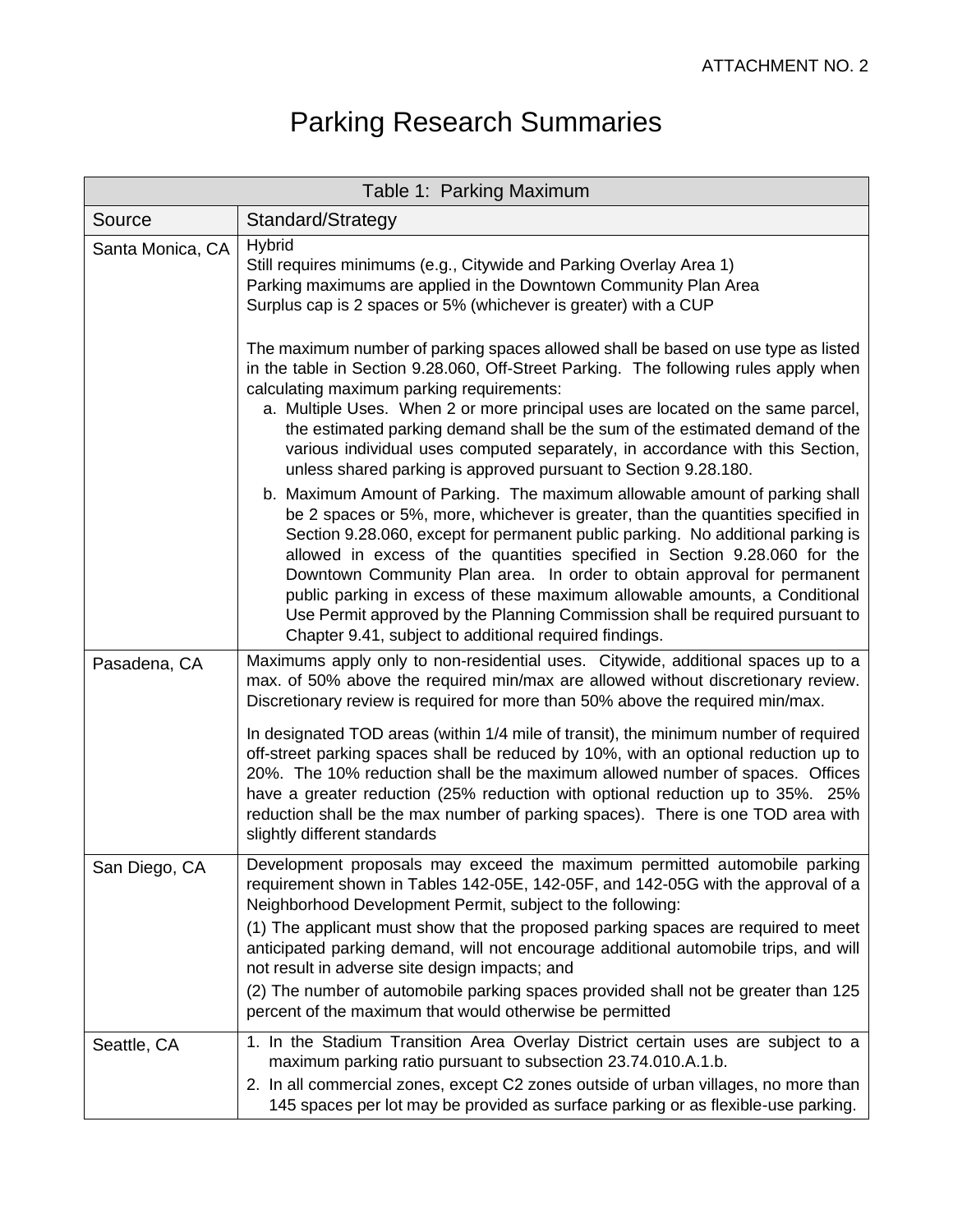| Table 1: Parking Maximum |                                                                                                                                                                                                                                                                                                                                                                                                                                                    |  |
|--------------------------|----------------------------------------------------------------------------------------------------------------------------------------------------------------------------------------------------------------------------------------------------------------------------------------------------------------------------------------------------------------------------------------------------------------------------------------------------|--|
| Source                   | Standard/Strategy                                                                                                                                                                                                                                                                                                                                                                                                                                  |  |
|                          | 3. In all multifamily zones, commercial uses are limited to no more than ten parking<br>spaces per business establishment.                                                                                                                                                                                                                                                                                                                         |  |
|                          | 4. In the Northgate Overlay District, the Director may permit parking to exceed<br>applicable maximum parking limits as a Type I decision pursuant to Chapter 23.76<br>if:                                                                                                                                                                                                                                                                         |  |
|                          | a. The parking is provided in a structure according to a joint-use parking<br>agreement with King County Metro Transit; and                                                                                                                                                                                                                                                                                                                        |  |
|                          | b. It can be demonstrated to the satisfaction of the Director through a parking<br>demand study that the spaces are only needed to meet evening and weekend<br>demand or as overflow on less than 10% of the weekdays in a year, and the<br>spaces shall otherwise be available for daytime use by the general public                                                                                                                              |  |
| San Francisco,<br>CA     | Maximums only<br>No parking is required for nearly all uses, and all parking ratios are maximum allowable<br>(Planning Commission consideration of a Conditional Use required for any excess<br>parking where allowed)                                                                                                                                                                                                                             |  |
| Berkeley, CA             | Hybrid<br>Still requires minimums.<br>Parking maximums are applied in the following circumstances:<br>Commercial (C-W) District: 5:1,000 sq. ft. (food service) and 4:1,000 sq. ft. (all other<br>commercial)<br>Manufacturing Districts: Specific uses at different rates (per table)<br>Residential uses: within 1/4 mile of major transit stop or along (qualified) transit<br>corridor - 0.5 per dwelling unit                                 |  |
| Minneapolis, MN          | Hybrid (per the standards below)<br>Developments with non-residential uses to provide no fewer than 10 total parking<br>spaces on a zoning lot<br>The City's table of uses with ratios represent the maximum allowable parking (rather<br>than minimum) for each use based on 3 location categories (i.e., citywide and 2 transit<br>districts)<br>A zoning lot shall not contain more than 100 vehicle parking spaces in a surface<br>parking lot |  |
| Hartford, CT             | Required parking is equal to maximum parking<br>The City's table of uses with ratios represent the required parking and are also the<br>maximum allowable parking for each use<br>Several uses require a 'special permit review' or site plan review to determine required<br>parking                                                                                                                                                              |  |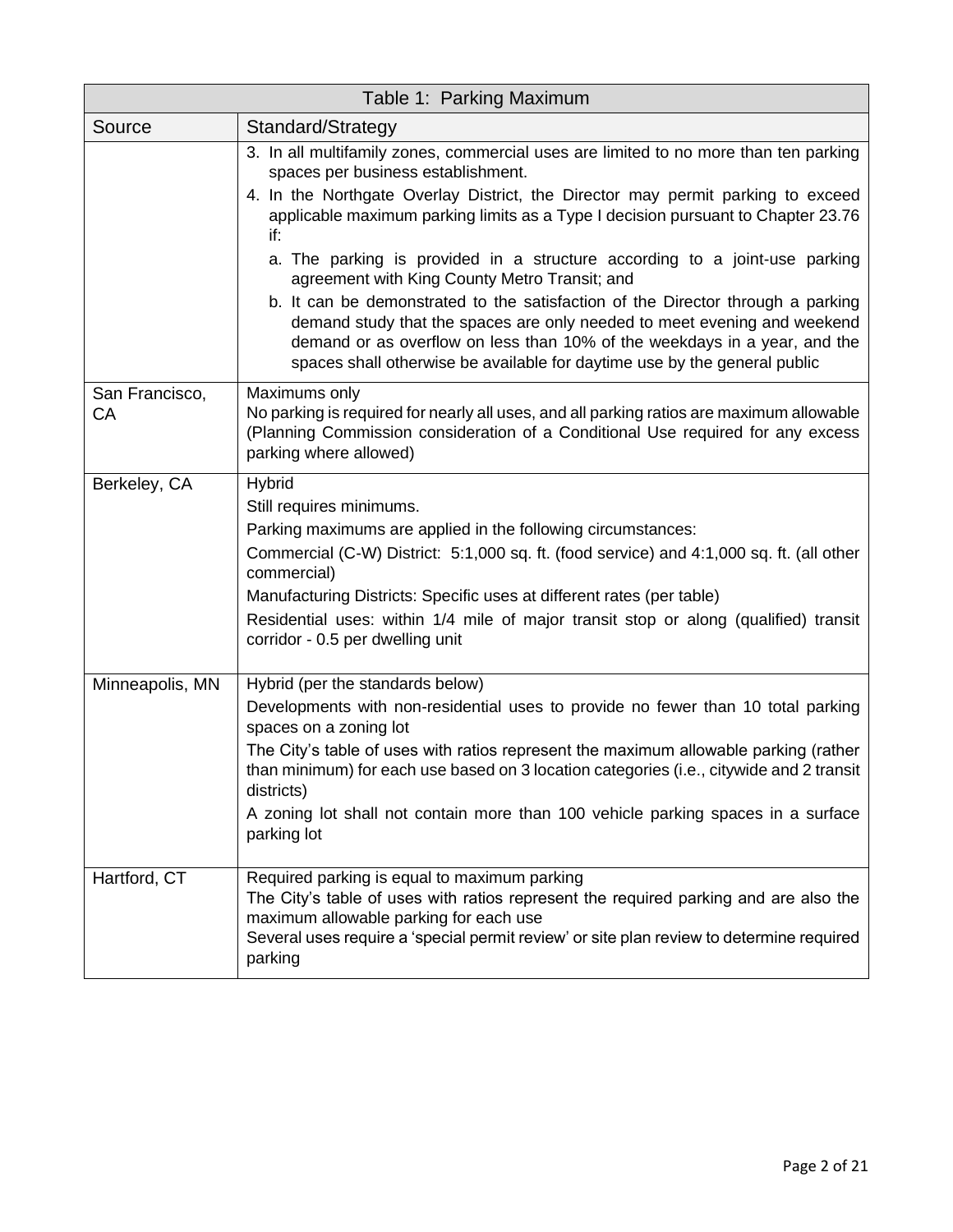| Table 2: Residential Parking Ratios |                                                                                                                                                                                                                                                                                                                                                                                                                 |                                                                                                                                            |                                                                                                                                                                                                                                                                  |                                                  |
|-------------------------------------|-----------------------------------------------------------------------------------------------------------------------------------------------------------------------------------------------------------------------------------------------------------------------------------------------------------------------------------------------------------------------------------------------------------------|--------------------------------------------------------------------------------------------------------------------------------------------|------------------------------------------------------------------------------------------------------------------------------------------------------------------------------------------------------------------------------------------------------------------|--------------------------------------------------|
| Source                              | Single Family                                                                                                                                                                                                                                                                                                                                                                                                   | Duplex and Triplex                                                                                                                         | Multi-Family (4+ units)                                                                                                                                                                                                                                          | Guest                                            |
| Santa<br>Monica                     | 2 per unit                                                                                                                                                                                                                                                                                                                                                                                                      | Studio - 1 per unit*<br>1 bed $-$ 1.5 per unit*<br>2+beds - 2 per unit*                                                                    | Same as duplex/ triplex                                                                                                                                                                                                                                          | 1<br>5<br>units<br>per<br>(affordable: 0 spaces) |
| West<br>Hollywood                   | 2 per unit (+1 for<br>second unit)                                                                                                                                                                                                                                                                                                                                                                              | Studio up to 500 sq. ft.<br>$-1$ space<br>Studio & 1-bed > than<br>$500 - 1.5$ per unit<br>$2-3$ beds $-2$ per unit<br>4+beds - 3 per unit | Same as duplex/triplex                                                                                                                                                                                                                                           | 1 per 4 units                                    |
| Pasadena                            | 2 per unit                                                                                                                                                                                                                                                                                                                                                                                                      | 2 per unit                                                                                                                                 | 1 per unit < 650 sq. ft.<br>2 per unit $\geq 650$ sq. ft.                                                                                                                                                                                                        | 1 per 10 units                                   |
| <b>Berkeley</b>                     | By District (R-3, R-4, R-5)<br>1 to 9 units (if roadway less than 26-ft in Hillside Overlay) – 1 per unit<br>10+ units (if roadway less than 26-ft in Hillside Overlay) - 1 per 1,000 sq. ft.<br>All other Districts (if roadway less than 26-ft in Hillside Overlay) - 1 per unit<br>None required for districts not listed                                                                                    |                                                                                                                                            |                                                                                                                                                                                                                                                                  |                                                  |
| Portland,<br><b>OR</b>              | No parking is required for residential uses in the single-dwelling zones. For all other zones,<br>the minimum number of required parking spaces for a site with a residential use is:<br>0 to 30 dwelling units - no parking required<br>31 to 40 dwelling units - 0.20 spaces per unit (min)<br>41 to 50 dwelling units - 0.25 spaces per unit (min)<br>51 or more dwelling units - 0.33 spaces per unit (min) |                                                                                                                                            |                                                                                                                                                                                                                                                                  |                                                  |
| Seattle, WA                         | 1 per unit                                                                                                                                                                                                                                                                                                                                                                                                      | 1 per unit                                                                                                                                 | 1 per unit, or 1 per each<br>2 efficiency units**                                                                                                                                                                                                                | None noted                                       |
| Minneapolis<br><b>MN</b>            | No minimum and<br>no maximum                                                                                                                                                                                                                                                                                                                                                                                    | No minimum and no<br>maximum                                                                                                               | 2 per unit max; 1.5 per<br>unit max in specified<br>transit areas                                                                                                                                                                                                | No standard                                      |
| <b>ITE</b>                          | <b>Not Listed</b>                                                                                                                                                                                                                                                                                                                                                                                               | <b>Not Listed</b>                                                                                                                          | <b>Not Listed</b>                                                                                                                                                                                                                                                | Not Listed                                       |
| <b>Culver City</b>                  | 2 per unit                                                                                                                                                                                                                                                                                                                                                                                                      | 2 per unit                                                                                                                                 | Studio micro-unit $-0.5$<br>per unit<br>Studio & 1 bed $\leq$ 900 sq.<br>$ft - 1$ per unit<br>Studio & 1 bed > 900 sq.<br>ft. $-2$ per unit<br>$2-3$ bed $-2$ per unit<br>$4$ -bed $-3$ per unit<br>space<br>for every<br>1<br>additional<br>bedroom<br>above 4. | 1 per 4 units                                    |

\*50% reduction for "affordable"

\*\*None required for "affordable"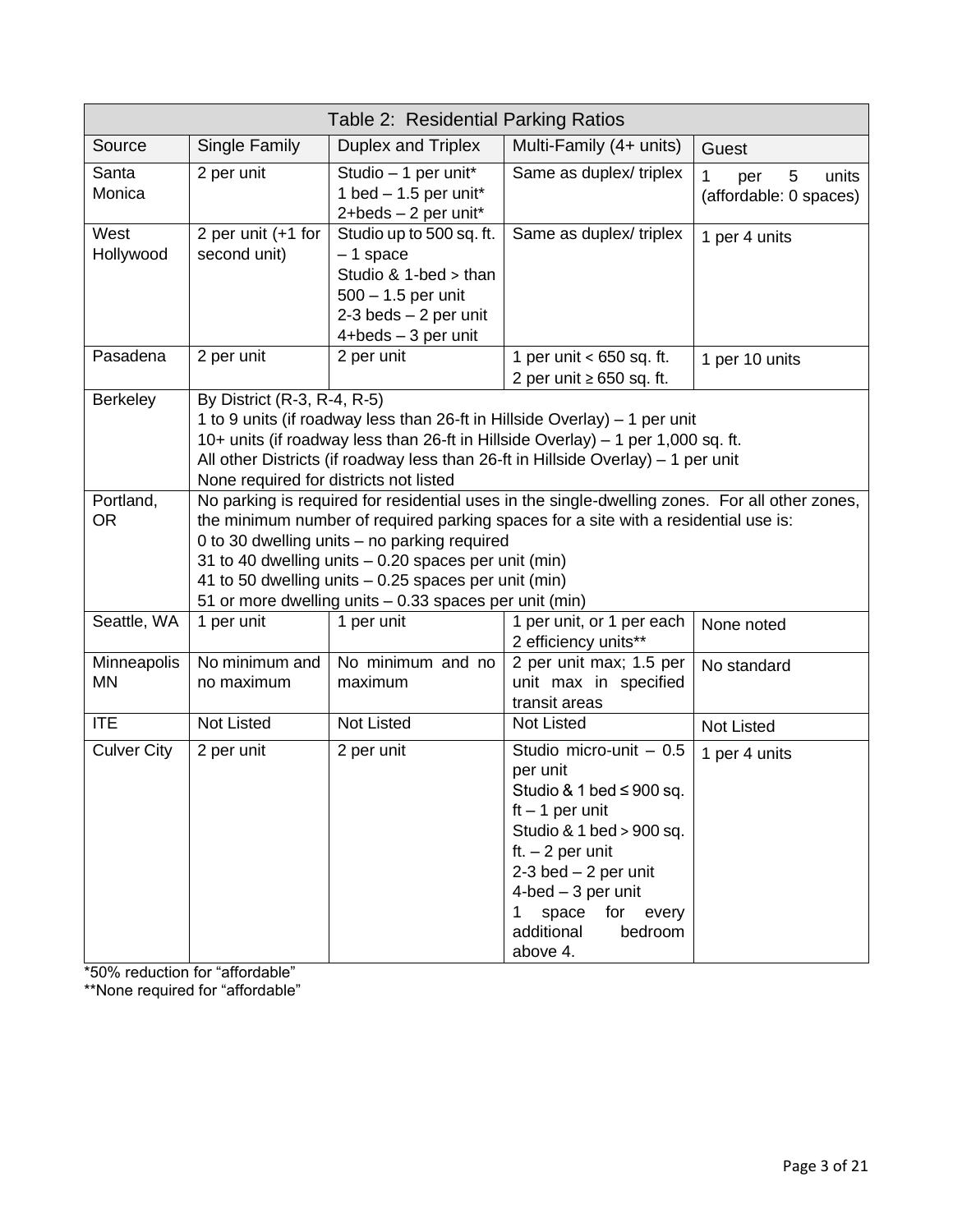| Table 3: Commercial Parking Ratios |                                                |                  |
|------------------------------------|------------------------------------------------|------------------|
| Source                             | Office                                         | Retail           |
| Santa Monica                       | 1:300 sq. ft.                                  | 1:300 sq. ft.    |
| West Hollywood                     | 1:500 sq. ft. $(1:1,000,$ over 25,000 sq. ft.) | 1:500 sq. ft.    |
| Pasadena                           | 1:333.33 sq. ft.                               | 1:333.33 sq. ft. |
| Berkeley                           | 1:400 sq. ft.                                  | 1:500 sq. ft.    |
| Seattle, WA                        | 1:1,000 sq. ft.                                | 1:500 sq. ft.    |
| <b>ITE</b>                         | 1:418.4 sq. ft.                                | 1:554.5 sq. ft.* |
| <b>Culver City</b>                 | 1:350 sq. ft.                                  | 1:350 sq. ft.    |

\*Using average of multiple retail uses

| Table 4: Maximum Reduction Cap                                                                                          |                                                                                                                                                              |  |
|-------------------------------------------------------------------------------------------------------------------------|--------------------------------------------------------------------------------------------------------------------------------------------------------------|--|
| Source                                                                                                                  | Standard                                                                                                                                                     |  |
| San Diego, CA                                                                                                           | 15% maximum cumulative parking reduction from minimum required                                                                                               |  |
| Seattle, WA                                                                                                             | 50% maximum cumulative parking reduction from minimum required                                                                                               |  |
| Portland, OR                                                                                                            | 50% maximum cumulative parking reduction from minimum required                                                                                               |  |
| Glendale, CA                                                                                                            | 30% maximum cumulative parking reduction from minimum required                                                                                               |  |
| Denver, CO                                                                                                              | 50% maximum cumulative parking reduction from minimum required                                                                                               |  |
| Austin, TX                                                                                                              | 40% maximum cumulative parking reduction from minimum required                                                                                               |  |
| West Hollywood, CA                                                                                                      | No maximum cumulative reduction specified                                                                                                                    |  |
| San<br>Association<br>οf<br>Diego<br>Governments (SANDAG), Parking<br><b>Strategies for Smart Growth - June</b><br>2010 | No more than 75% parking reduction recommended. Most projects<br>are likely to receive a 25% reduction unless several mobility/TDM<br>elements are utilized. |  |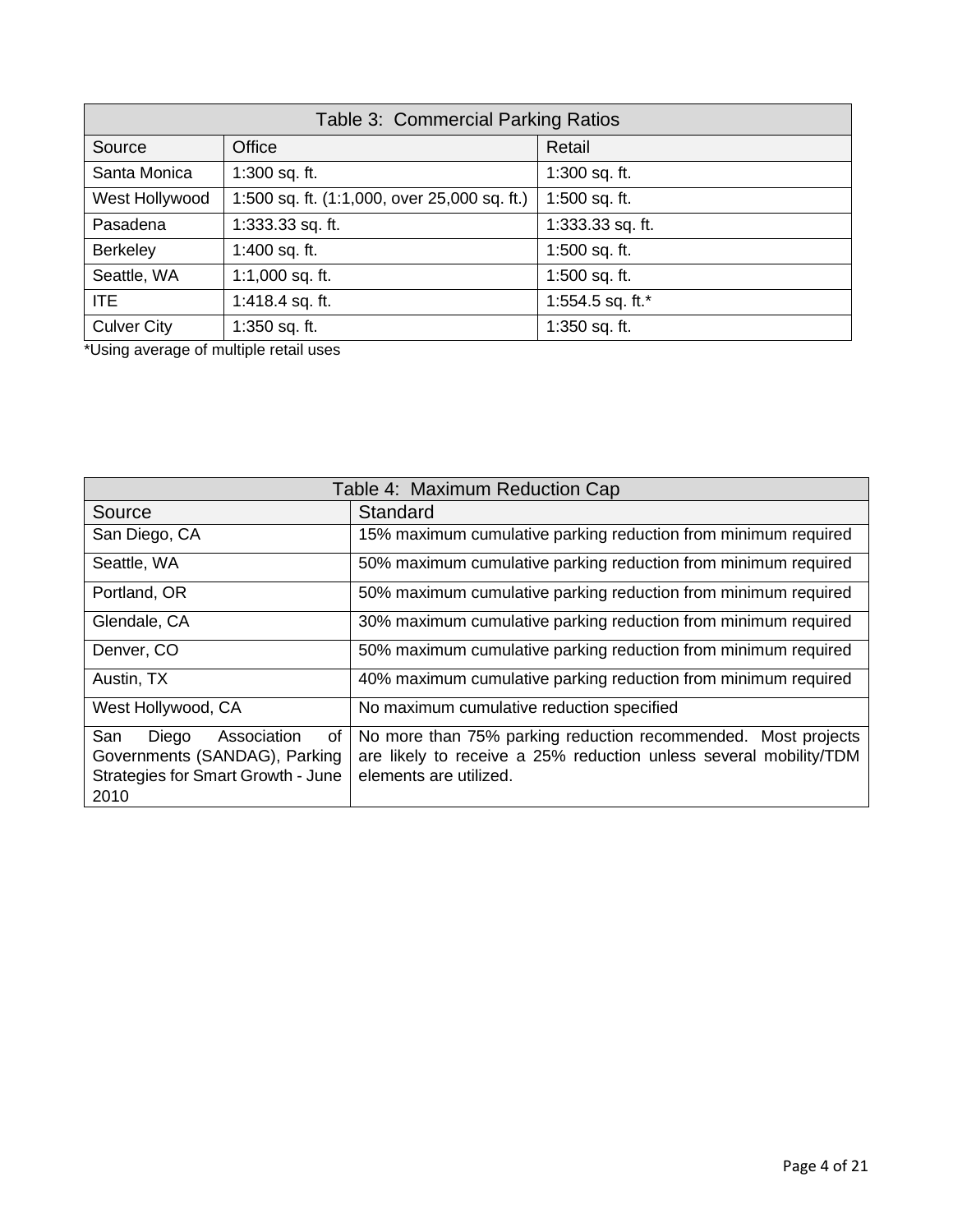| Table 5: In-Lieu Fee |                                                                                                                                                                                                                                                                                                                                                                                                                                                                                                                                                                                         |  |
|----------------------|-----------------------------------------------------------------------------------------------------------------------------------------------------------------------------------------------------------------------------------------------------------------------------------------------------------------------------------------------------------------------------------------------------------------------------------------------------------------------------------------------------------------------------------------------------------------------------------------|--|
| Source               | Standard/Strategy                                                                                                                                                                                                                                                                                                                                                                                                                                                                                                                                                                       |  |
| Santa Monica, CA     | 100% of parking requirements may be satisfied by paying an in-lieu parking fee<br>of \$20,000 per year, per parking space of new development or additions in the<br>Downtown Parking Assessment District.<br>Revenue is deposited into the<br>Downtown Parking Fund and used by the City to finance expansion of public<br>parking supply and trip reduction strategies including, but not limited to,<br>improvement to parking utilization rates by means of improved wayfinding,<br>signage, information systems, management, and circulation and access                             |  |
| Glendale, CA         | In the downtown specific plan (DSP) zone only, off-street parking requirements<br>defined in Section 30.32.050 may be satisfied by paying a fee in lieu of each<br>parking space not provided on-site, subject to the following restrictions:                                                                                                                                                                                                                                                                                                                                           |  |
|                      | 1. New construction and building expansion projects shall pay a one-time fee<br>prior to the issuance of a building permit.                                                                                                                                                                                                                                                                                                                                                                                                                                                             |  |
|                      | 2. Change of use for which a greater number of off-street parking spaces is<br>required shall pay an annual fee. The first year's fee shall be paid prior to<br>the earlier issuance of a building permit or a zoning use certificate, and<br>subsequent annual fees shall be paid on the yearly anniversary date of the<br>first payment.                                                                                                                                                                                                                                              |  |
|                      | 3. New construction and building expansion projects may pay an in-lieu<br>parking fee in order to satisfy any portion up to 50 of required parking.                                                                                                                                                                                                                                                                                                                                                                                                                                     |  |
|                      | 4. Change of use projects may pay an in-lieu parking fee in order to satisfy<br>any portion up to 100 percent of required parking.                                                                                                                                                                                                                                                                                                                                                                                                                                                      |  |
| Beverly Hills, CA    | "Those properties which are zoned for commercial use and which comply with all<br>the requirements of this article may participate in the respective in lieu parking<br>districts and be permitted to satisfy all or part of the requirements for parking<br>spaces by the payment to the city of an in-lieu fee"                                                                                                                                                                                                                                                                       |  |
|                      | (Limited to certain uses, developments within certain districts, and developments<br>meeting certain size (gfa, bulk, mass, etc.) criteria                                                                                                                                                                                                                                                                                                                                                                                                                                              |  |
|                      | Fee amount ranges from \$25,000 to \$6,070 per space (depending on use and if<br>new construction or change of use)) - For example: New Construction And<br>Reconstruction Of Non-Restaurant Uses: For each parking space required due<br>to the addition of floor area or due to reconstruction, the applicant shall pay a<br>\$25,000.00 fee if the subject property is located on Rodeo Drive, a \$20,000.00<br>fee if the subject property is located on Beverly Drive, and a \$15,000.00 fee if the<br>subject property is located elsewhere within the in lieu parking districts. |  |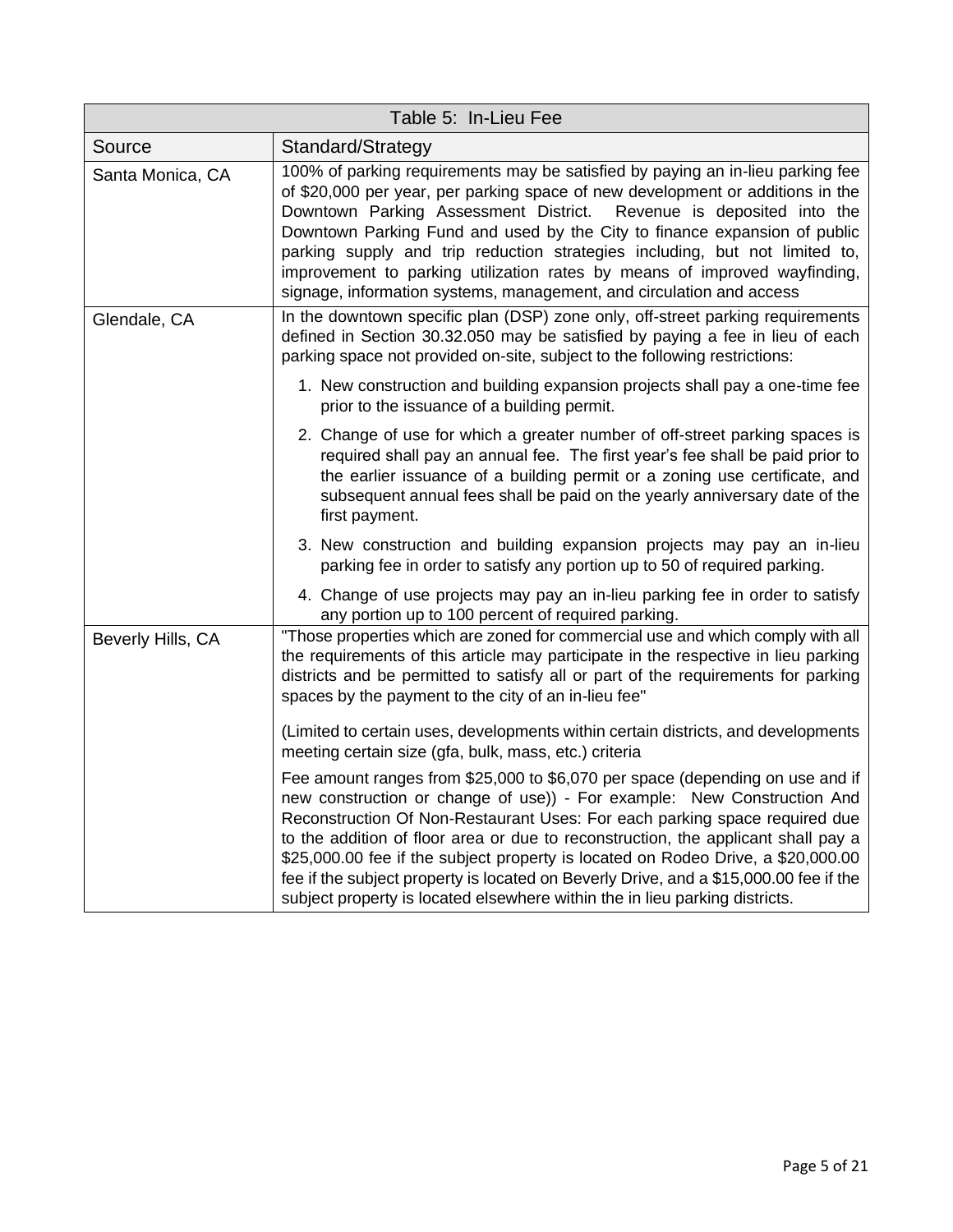| Table 6: Carshare                                                                                                                   |                                                 |                                                                                          |  |
|-------------------------------------------------------------------------------------------------------------------------------------|-------------------------------------------------|------------------------------------------------------------------------------------------|--|
| Source                                                                                                                              | Ratio                                           | Reduction                                                                                |  |
| SANDAG, Parking Strategies for<br>Smart Growth - June 2010                                                                          | N/A                                             | 2-5% potential reduction in parking<br>demand                                            |  |
| Car-Sharing: Where and How It<br>Succeeds (2005) Report by the<br>National Academies of Sciences<br><b>Engineering and Medicine</b> | 1 carshare vehicle: 5 cars                      | 20%<br>of<br>car-share<br>On<br>average,<br>members give up their car.                   |  |
| Santa Monica, CA                                                                                                                    | 1 carshare space: 2 required<br>parking spaces  | 25% maximum reduction or 10 spaces,<br>whichever is less                                 |  |
| Denver, CO                                                                                                                          | 1 carshare space: 5 required<br>parking spaces  | No maximum reduction                                                                     |  |
| West Hollywood, CA                                                                                                                  | 1 carshare space: 2 required<br>parking spaces  | 4 spaces maximum reduction                                                               |  |
| Austin, TX                                                                                                                          | 1 carshare space: 20 required<br>parking spaces | 40% maximum cumulative reduction<br>or combination<br>(for<br>any one<br>οf<br>measures) |  |
| Requirement<br>Prior<br>Project<br>Condition (3727 Robertson -<br>Mixed-Use)                                                        | 1 carshare space: 0 required<br>parking spaces  | None<br>(part of consideration for overall parking<br>reduction 24 spaces)               |  |

| Table 7: Rideshare (Carpool/Vanpool)                                                                               |                                                                                                                                                   |                                                |  |
|--------------------------------------------------------------------------------------------------------------------|---------------------------------------------------------------------------------------------------------------------------------------------------|------------------------------------------------|--|
| Source                                                                                                             | Ratio                                                                                                                                             | Reduction                                      |  |
| Pasadena, CA                                                                                                       | 10% of employee parking shall be<br>preferential parking for carpool and<br>vanpool vehicles. Applies to certain<br>projects exceeding 25,000 GFA | None                                           |  |
| Seattle, CA                                                                                                        | rideshare (carpool) space: 1.9<br>required parking spaces.                                                                                        | 40% maximum reduction                          |  |
| Victoria Transport Policy<br>(VTPI)<br><b>TDM</b><br>Institute<br>Encyclopedia Rideshare<br>Chapter (updated 2018) | Rideshare<br>offering<br>programs<br>preferential parking and parking cash-<br>out                                                                | 10-30% potential reduction of commute<br>trips |  |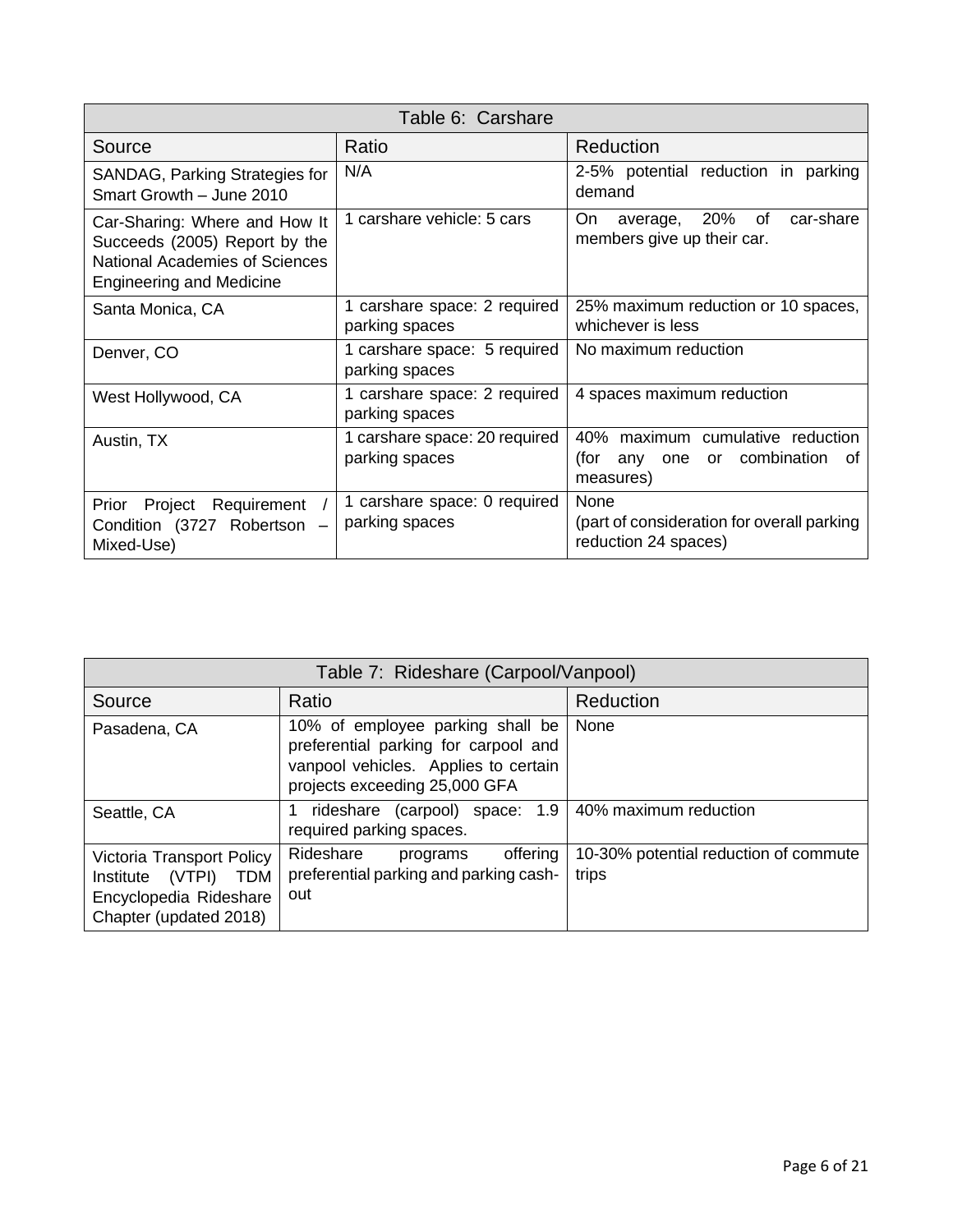| Table 8: Bikeshare                                                                                                                                |                                                                                                                                                                                                                                                                                                                                                                                                             |                                                                                                    |  |
|---------------------------------------------------------------------------------------------------------------------------------------------------|-------------------------------------------------------------------------------------------------------------------------------------------------------------------------------------------------------------------------------------------------------------------------------------------------------------------------------------------------------------------------------------------------------------|----------------------------------------------------------------------------------------------------|--|
| Source                                                                                                                                            | <b>Ratio and Criteria</b>                                                                                                                                                                                                                                                                                                                                                                                   | Reduction                                                                                          |  |
| Portland, OR                                                                                                                                      | City bike-sharing station providing 15 docks and 10<br>shared bicycles reduces required vehicle parking by<br>3 spaces                                                                                                                                                                                                                                                                                      | A maximum of 25% of<br>the required<br>parking<br>spaces                                           |  |
|                                                                                                                                                   | Each additional 4 docks and 2 shared bicycles<br>reduces vehicle parking by 1 additional space                                                                                                                                                                                                                                                                                                              |                                                                                                    |  |
|                                                                                                                                                   | Signed agreement between property owner and<br>Portland Bureau of Transportation required before<br>building permit is approved                                                                                                                                                                                                                                                                             |                                                                                                    |  |
| Sacramento, CA                                                                                                                                    | Two shared bicycles are equivalent to 1 on-site<br>vehicle parking space                                                                                                                                                                                                                                                                                                                                    | A maximum of 2 spaces<br>or 10% of the required<br>vehicle parking spaces,<br>whichever is greater |  |
| Denver, CO                                                                                                                                        | One required vehicle parking space reduced for<br>each 5 bike share parking spaces provided (for non-<br>residential uses).                                                                                                                                                                                                                                                                                 | No limitation                                                                                      |  |
|                                                                                                                                                   | Bikeshare must be provided on-site or on public<br>right-of-way abutting the subject site                                                                                                                                                                                                                                                                                                                   |                                                                                                    |  |
| of<br>Survey<br>bikeshare<br>users in 4 major cities<br>(Minneapolis, Montreal,<br>Toronto, and Washington<br>DC) by Shaheen and<br>Martin (2015) | Survey found 25-52% reported reducing their automobile travel and 1.9 -<br>3.6% reported reducing their vehicle ownership. The impact depends on the<br>larger bike network and bicycling conditions. This research does not state if<br>the shift from automobile trips to bicycle trips is for commute or non-commute<br>trips, nor at what time of day these trips occur (i.e., peak or non-peak trips). |                                                                                                    |  |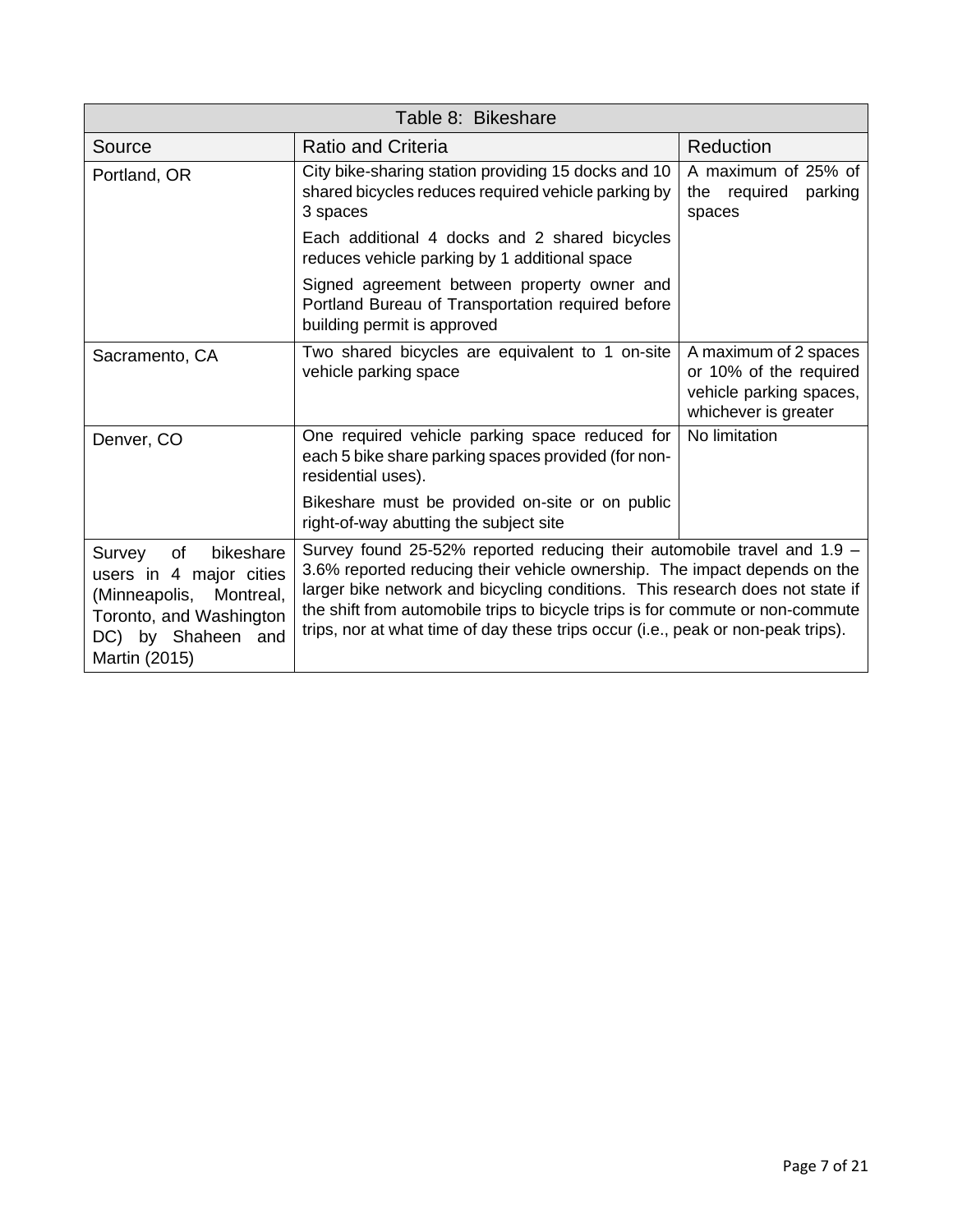| Table 9: Proximity to Transit                                                        |                                                                                                                                                                                                                                                                                                                                                                                                                                                |  |
|--------------------------------------------------------------------------------------|------------------------------------------------------------------------------------------------------------------------------------------------------------------------------------------------------------------------------------------------------------------------------------------------------------------------------------------------------------------------------------------------------------------------------------------------|--|
| Source                                                                               | Standard/Strategy                                                                                                                                                                                                                                                                                                                                                                                                                              |  |
| Seattle, WA                                                                          | a. In multifamily and commercial zones, the minimum required parking for all<br>uses is reduced by 50% if the property is located within a frequent transit<br>service area                                                                                                                                                                                                                                                                    |  |
|                                                                                      | b. In industrial zones, the minimum parking requirement for a nonresidential<br>use is reduced by 15% if the use is located within a frequent transit service area                                                                                                                                                                                                                                                                             |  |
| Denver, CO                                                                           | Any Primary Use having its nearest point within 1/4 mile of the outer boundary<br>of a Rail Transit Station Platform or 1/4 mile of an enhanced transit corridor as<br>defined in Blueprint Denver may reduce the number of required parking spaces<br>by 25%                                                                                                                                                                                  |  |
| West Hollywood, CA                                                                   | A commercial use proposed adjacent to local or regional mass transit lines or<br>routes may be granted when the Review Authority determines that a study<br>provided by the applicant, prepared by an independent licensed traffic<br>engineer, justifies the reduction based on documented mass transportation use<br>characteristics of the patrons and employees of the use. The reduction amount<br>is determined by the Review Authority. |  |
| Montgomery<br>County,<br>Maryland                                                    | For office uses: Parking requirement is based on proximity to a transit station<br>(less than 800 feet, 800-1600 feet, and 1600+ feet). For general retail uses,<br>regional shopping centers, restaurants, theatres, furniture stores and auxiliary<br>retail uses, the director may approve a 15% reduction in the standard parking<br>requirements                                                                                          |  |
| Summerville, MA                                                                      | Allows a 20% reduction in required parking spaces for any non-residential use<br>located within 1,000 feet of a rapid transit station, or a reduction of up to 20% if<br>it can be demonstrated that the use will need fewer spaces than required in the<br>bylaw, such as for facilities serving the handicapped or where auto ownership<br>is especially low                                                                                 |  |
| <b>SANDAG:</b><br>Parking<br>Smart<br><b>Strategies</b><br>for<br>Growth - June 2010 | Locations within 1/4 mile of a light rail transit or bus rapid transit stop have a 5-<br>10% potential reduction in parking demand                                                                                                                                                                                                                                                                                                             |  |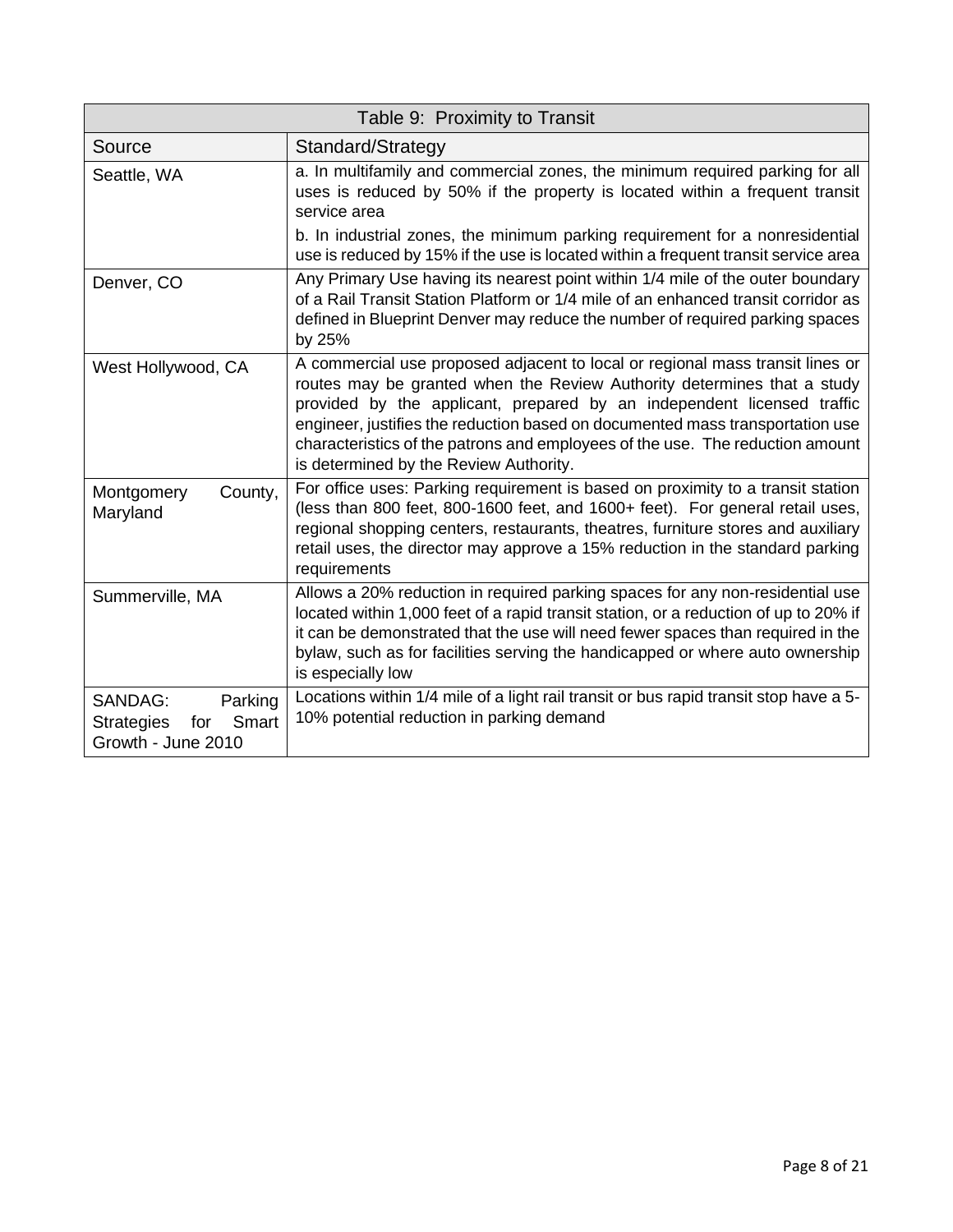| Table 10: Travel Subsidies and Financial Incentives |                                                                                                                |                                                                                                                                                                                                                                                                                                                                                                                                                                       |  |
|-----------------------------------------------------|----------------------------------------------------------------------------------------------------------------|---------------------------------------------------------------------------------------------------------------------------------------------------------------------------------------------------------------------------------------------------------------------------------------------------------------------------------------------------------------------------------------------------------------------------------------|--|
| Incentive                                           | Source                                                                                                         | Standard/Strategy                                                                                                                                                                                                                                                                                                                                                                                                                     |  |
|                                                     | Nelson\Nygaard Memo on<br>relationship<br>between<br>the<br>TDM strategies and parking<br>demand               | Based on studies at different municipalities and<br>universities across the U.S., transit subsidies resulted in<br>a 4-42% reduction of SOV trips, with an average<br>reduction of 19%.                                                                                                                                                                                                                                               |  |
| Transit<br>Pass<br>Programs (e.g.,                  | Prior Project Requirement/<br>Condition (8777 Washington<br>and 9336 Culver)                                   | Subsidy: 100%<br>Minimum requirement: 50 TAP cards<br>Timeframe: 3 years                                                                                                                                                                                                                                                                                                                                                              |  |
| Metro Employer<br>Annual<br>Pass<br>Program, etc.)  | Prior Project Requirement/<br>Condition (Ivy Station and<br>8888 Washington Blvd)                              | Subsidy: 100%<br>Minimum requirement: B-TAP cards for at least 50% of<br>employees<br>Timeframe: 1 year following lease up                                                                                                                                                                                                                                                                                                            |  |
|                                                     | Prior Project Requirement/<br>Condition (3727 Robertson<br>Blvd)                                               | Subsidy: 100%<br>Minimum requirement: 3-TAP cards or 20%<br>of<br>employees<br>Timeframe: 5 years                                                                                                                                                                                                                                                                                                                                     |  |
| <b>Bikeshare</b><br>Subsidy                         | City<br><b>Bike</b><br>Share<br>Culver<br>Feasibility Study (2017)                                             | "[Bike Share] is a form of public transportation that helps<br>connect people to local destinations and access regional<br>transit. Bike share is ideal for trips that are between a<br>half mile and three miles-those that are too long to walk<br>but too short to drive. These short trips to the store, to<br>school, to the park, and other local destinations are<br>about half of the trips most people take on a normal day" |  |
|                                                     | Prior Project Requirement /<br>Condition<br>(8888<br>Washington)                                               | The project shall include a privately operated bike share<br>service that includes fifteen (15) bicycles.                                                                                                                                                                                                                                                                                                                             |  |
|                                                     | Prior Project Requirement/<br>Condition<br>(8777)<br>Washington)                                               | The developer will subsidize bike share participation for<br>employees of tenant businesses when/if Culver City<br>adopts a bike share program.                                                                                                                                                                                                                                                                                       |  |
| Parking<br>Space<br>Reimbursement                   | Victoria<br>Policy<br>Transport<br>Institute                                                                   | A compilation of various studies at U.S. work sites in<br>areas with poor, fair, and good public transportation<br>(covering 88,000+ employees across several hundred<br>sites) found that parking cash-out programs reduced<br>parking demand by 26% on average.                                                                                                                                                                     |  |
|                                                     | Evaluating the Effects<br>of<br>Cashing-Out Employer Paid<br>Parking: 8 Case studies by<br>Donald Shoup (1997) | Cash-out programs reduced the number of solo drivers<br>to work by 17% on average                                                                                                                                                                                                                                                                                                                                                     |  |
|                                                     | Prior Project Requirement /<br>Condition (8777 Washington<br>and 9336 Washington)                              | The Developer will subsidize the purchase of at least 50<br>TAP cards for a period of three years for employees who<br>opt to take Metro instead of personal vehicles, and will<br>not be provided on-site parking accommodations; or the<br>developer will provide a cash-out alternative (i.e., cash-<br>out bonus to employees who opt to use other commuting<br>modes such as carpools, shuttles, bicycles, or walking.           |  |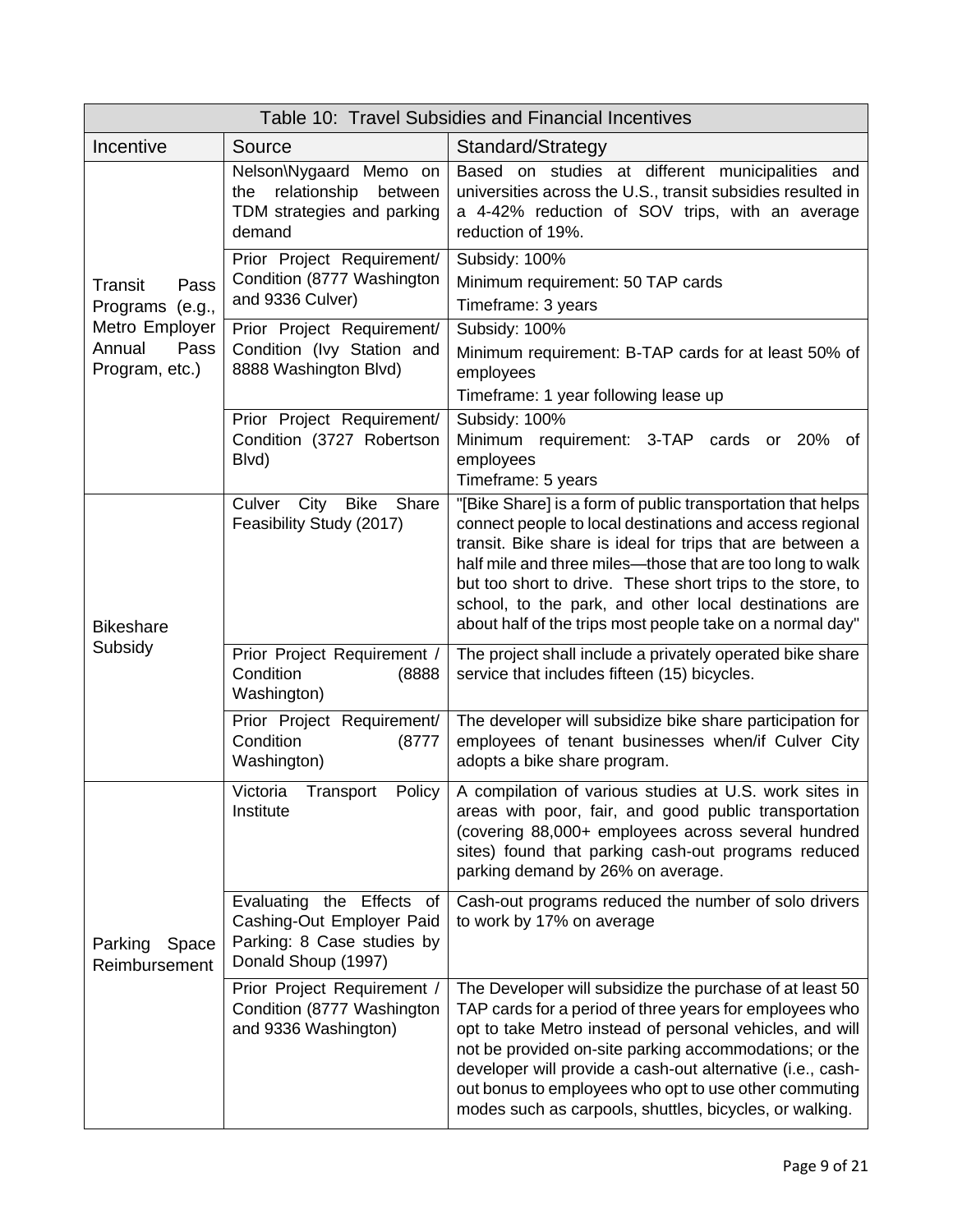| Table 10: Travel Subsidies and Financial Incentives                    |                                                                                                                                                                                                                                        |                                                                                                                                                                                                                                                                                                                                                                                                                                                                                                                     |
|------------------------------------------------------------------------|----------------------------------------------------------------------------------------------------------------------------------------------------------------------------------------------------------------------------------------|---------------------------------------------------------------------------------------------------------------------------------------------------------------------------------------------------------------------------------------------------------------------------------------------------------------------------------------------------------------------------------------------------------------------------------------------------------------------------------------------------------------------|
| Incentive                                                              | Source                                                                                                                                                                                                                                 | Standard/Strategy                                                                                                                                                                                                                                                                                                                                                                                                                                                                                                   |
| Commuter<br>Financial<br>Incentives<br>for<br>non-drive-alone<br>modes | USDOT Federal<br>Highway<br>Administration:<br>Contemporary Approaches<br>to Parking Pricing: A Primer<br>(Report)                                                                                                                     | Los Angeles County replaced free parking for its<br>employees with a travel allowance and saw solo driving<br>decrease from 53 to 47 percent of commute trips. An<br>Engineering firm in Bellevue, Washington, replaced free<br>parking with a travel allowance and saw solo driving<br>decrease from 89 to 64 percent of commute trips                                                                                                                                                                             |
|                                                                        | Victoria<br>Transport<br>Policy<br>Institute                                                                                                                                                                                           | An analysis of financial incentives provided at four (4)<br>worksites around the San Francisco Bay Area found that<br>cash incentives ranging from \$1.50 to \$2.50 per day<br>reduced automobile commute trips by 16-20%.                                                                                                                                                                                                                                                                                          |
|                                                                        | Prior Project Requirement /<br>Condition (8777 Washington<br>and 9336 Washington)                                                                                                                                                      | The Developer will subsidize the purchase of at least 50<br>TAP cards for a period of three years for employees who<br>opt to take Metro instead of personal vehicles, and will<br>not be provided on-site parking accommodations; or the<br>developer will provide a cash-out alternative (i.e. cash-<br>out bonus to employees who opt to use other commuting<br>modes such as carpools, shuttles, bicycles, or walking.                                                                                          |
| Subsidized<br>rideshare<br>vehicles                                    | U.S.<br>Environmental<br>Protection Agency Office of<br>Air and Radiation: Vanpool<br>Implementing<br>Programs<br>$\sim$<br>Commuter Benefits as One<br>οf<br>Nation's<br>the<br><b>Best</b><br>Workplaces for Commuters<br>(Briefing) | A case study of a large insurance firm in San Antonio<br>Texas showed that 5% of employees (825 of 15,000<br>employees) participated in the vanpool program even<br>though free on-site parking is offered to all employees.<br>The employer owns, maintains, and fully subsidizes gas,<br>and employees pay bi-weekly fares to cover operating<br>expenses                                                                                                                                                         |
|                                                                        | Seattle, WA                                                                                                                                                                                                                            | For every vanpool purchased or leased by the applicant<br>for employee use, or equivalent cash fee for purchase of<br>a van by the public ridesharing agency, the total required<br>parking will be reduced by six spaces, up to a maximum<br>of 20 percent of the parking requirement                                                                                                                                                                                                                              |
| Pre-tax<br>Transportation<br><b>Benefits</b>                           | Seattle, WA                                                                                                                                                                                                                            | Pre-tax transportation benefits: All covered employers<br>shall provide a pre-tax election commuter benefit to<br>covered employees within 60 calendar days of<br>commencing employment.<br>The pre-tax election<br>commuter benefit shall allow employees to elect to<br>exclude qualified transportation fringe benefits (except<br>for parking) incurred for transit expenses or vanpool<br>expenses from the employee's taxable wages and<br>compensation up to the maximum level allowed by<br>federal tax law |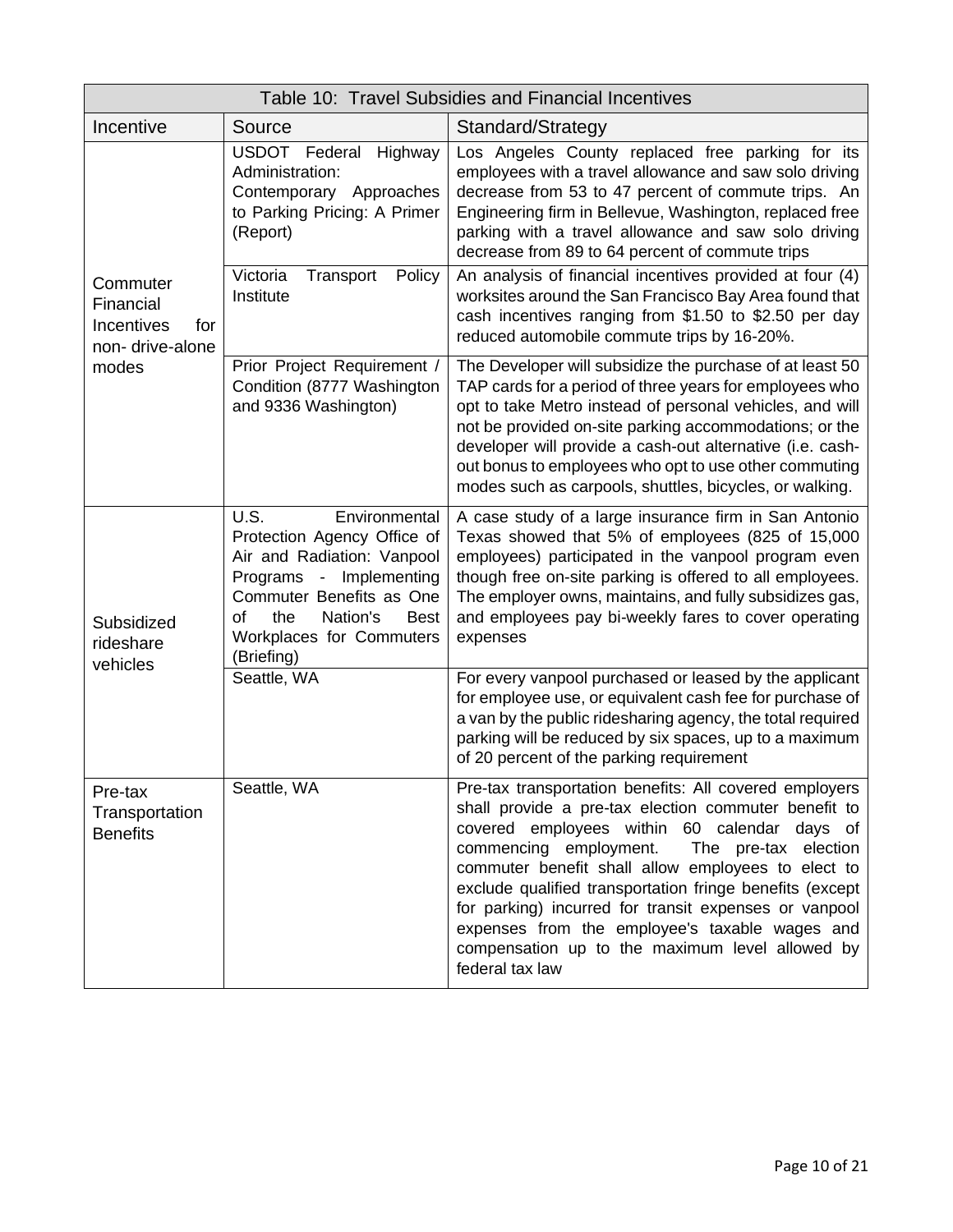|                                                                                                      | Table 11: Unbundled Parking                                                                                                                                                                                                                                                                                                                                                                                                                                                                                                                                                                                                                                                                                                                                                                                                                                                                                                                                                      |
|------------------------------------------------------------------------------------------------------|----------------------------------------------------------------------------------------------------------------------------------------------------------------------------------------------------------------------------------------------------------------------------------------------------------------------------------------------------------------------------------------------------------------------------------------------------------------------------------------------------------------------------------------------------------------------------------------------------------------------------------------------------------------------------------------------------------------------------------------------------------------------------------------------------------------------------------------------------------------------------------------------------------------------------------------------------------------------------------|
| Source                                                                                               | Standard/Strategy                                                                                                                                                                                                                                                                                                                                                                                                                                                                                                                                                                                                                                                                                                                                                                                                                                                                                                                                                                |
| Santa Monica, CA                                                                                     | Unbundling is mandatory within a certain district, for both residential<br>and non-residential; 100% Affordable Housing Projects are exempt.<br>No parking reduction                                                                                                                                                                                                                                                                                                                                                                                                                                                                                                                                                                                                                                                                                                                                                                                                             |
| San Diego, CA                                                                                        | In Transit Priority Areas (as defined in California Public Resources<br>Code Section 21099) or an area within one-half mile of a major transit<br>stop that is existing or planned, the following parking requirements<br>shall apply for multi-family residential (except affordable housing)<br>(a) Parking Requirement. Off-street parking spaces are not required.<br>(1) Off-street parking spaces are not required.<br>(2) Bicycle spaces shall comply with Table 142-05C.<br>(b) Provided Parking. If one or more off-street parking spaces are<br>provided in a development, then the following requirements apply:<br>(1) The off-street parking spaces shall consist only of unbundled<br>parking.<br>(2) The number of accessible off-street parking spaces shall be<br>provided in accordance with Title 24 of the California Code of<br>Regulations (California Building Standards Code).<br>(3) The number of off-street electric vehicle charging spaces shall be |
|                                                                                                      | provided in accordance with the California Green Building Standards<br>Code. SDMC Chapter 14: General Regulations (3-2020)<br>(4) Bicycle spaces shall comply with Table 142-05C.<br>(5) Motorcycle spaces shall comply with Table 142-05C)                                                                                                                                                                                                                                                                                                                                                                                                                                                                                                                                                                                                                                                                                                                                      |
| SANDAG: Parking Strategies for<br>Smart Growth - June 2010                                           | Unbundling parking (i.e. charging separately for parking) has a 5-10%<br>potential reduction in parking demand                                                                                                                                                                                                                                                                                                                                                                                                                                                                                                                                                                                                                                                                                                                                                                                                                                                                   |
| Parking Management:<br>Comprehensive Implementation<br>Guide (25 June 2021, by Todd<br>Litman, VTPI) | To reduce parking requirements, unbundle parking, so parking<br>spaces are rented separately from building space. This typically<br>reduces parking requirements by 20% (10% to 30%).                                                                                                                                                                                                                                                                                                                                                                                                                                                                                                                                                                                                                                                                                                                                                                                            |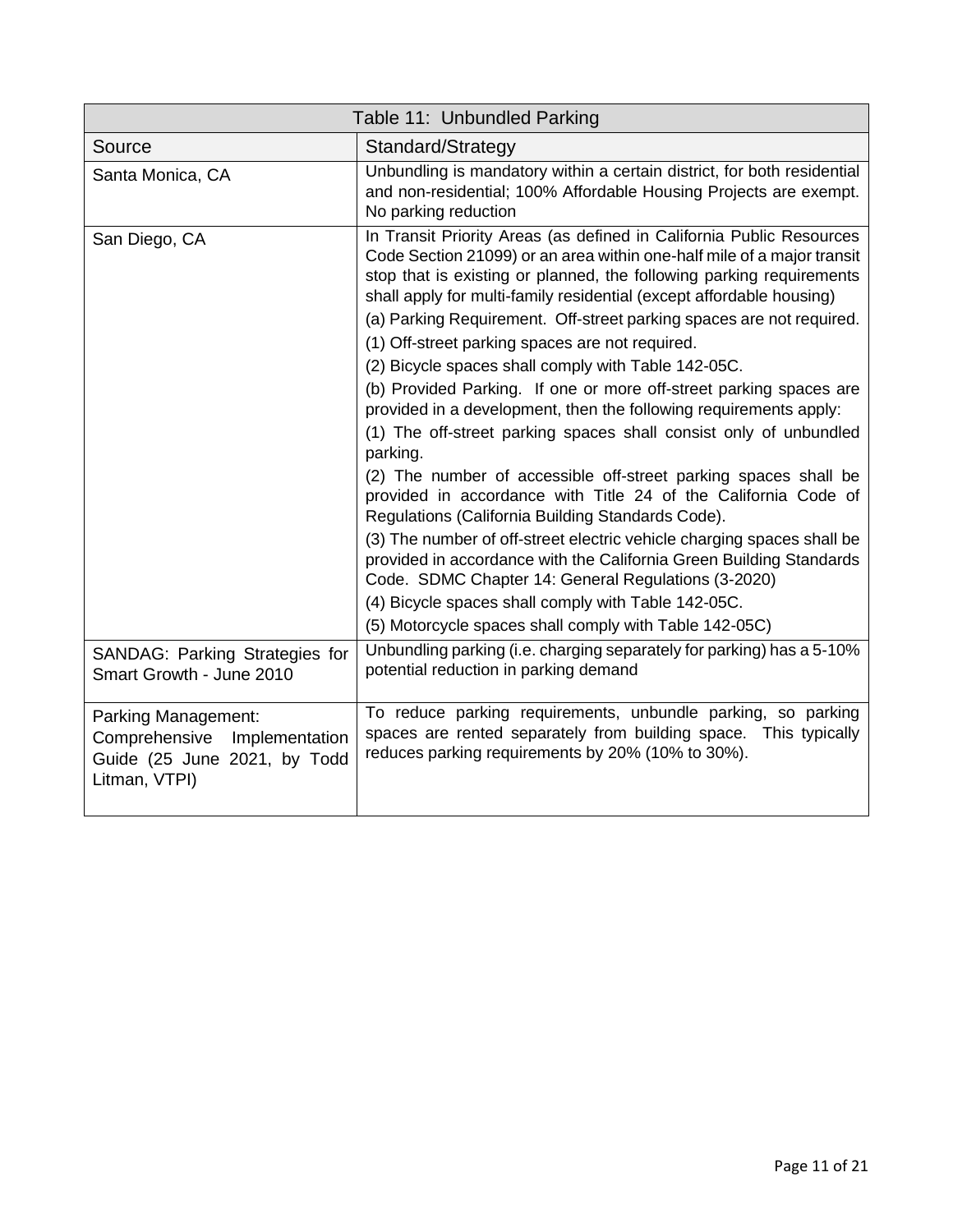| Table 12: Ridehail                                                                                                              |                                                                                                                                                                                                                                                                                                                                                    |  |  |  |
|---------------------------------------------------------------------------------------------------------------------------------|----------------------------------------------------------------------------------------------------------------------------------------------------------------------------------------------------------------------------------------------------------------------------------------------------------------------------------------------------|--|--|--|
| Source                                                                                                                          | Standard/Strategy                                                                                                                                                                                                                                                                                                                                  |  |  |  |
| San Diego Union-Tribune Article<br>(2018) "Ace Parking say Uber, Lyft<br>have cut parking business up to<br>50% in some venues" | San Diego hotels serviced by parking company saw 5-10% decline,<br>restaurants down 25%, nightclubs 50% drop off (attributed to Uber,<br>Lyft, ridehail services                                                                                                                                                                                   |  |  |  |
| UCLA Dissertation on Ridehail<br>travel in Los Angeles Among Lyft<br>users in Los Angeles (2018)                                | Dissertation concluded the most common purpose of ridehailing trips<br>is to go to restaurants and entertainment (73%) followed by traveling<br>to the airport (56%), leisure trips (48%), work travel (35%), visiting<br>friends and family (33%), completing errands (27%), and grocery<br>shopping (15%) (Lyft 2018a)                           |  |  |  |
| 2016 study of ridehailing in Denver,<br>CO                                                                                      | Results suggest that 26.4 percent of Uber/Lyft riders would have<br>driven and needed a parking space if the ride-hailing services did not<br>exist. While the same service replaced more sustainable forms of<br>transportation by a third, a third of respondents stated that they are<br>driving less when asked about general travel behavior. |  |  |  |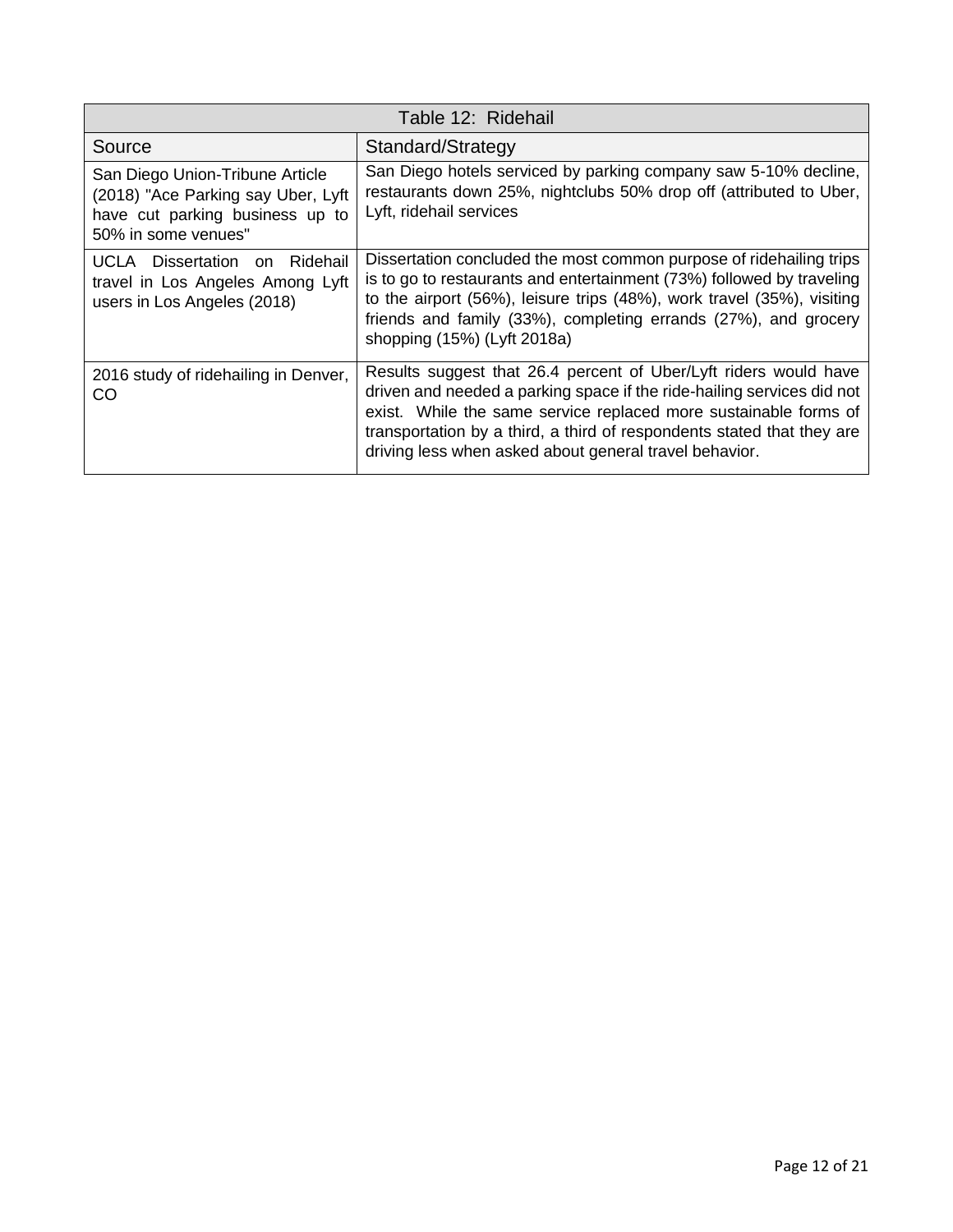| Table 13: Bicycle Parking                                                                                |                                                                                                                                                                                                                                                                                                                                                      |  |  |  |
|----------------------------------------------------------------------------------------------------------|------------------------------------------------------------------------------------------------------------------------------------------------------------------------------------------------------------------------------------------------------------------------------------------------------------------------------------------------------|--|--|--|
| Source                                                                                                   | Standard/Strategy                                                                                                                                                                                                                                                                                                                                    |  |  |  |
| Los Angeles, CA                                                                                          | Four required or non-required bike parking spaces may replace 1<br>vehicle parking space.                                                                                                                                                                                                                                                            |  |  |  |
|                                                                                                          | For non-residential structures: max 20% of required parking can be<br>replaced by bike parking or 30% if within 1,500 feet of a major transit stop.<br>For non-residential structures with less than 20 required vehicle parking<br>spaces, max 4 vehicle parking spaces may be replaced.                                                            |  |  |  |
|                                                                                                          | For residential structures, max 10% vehicle spaces may be replaced, max<br>15% if within 1,500 feet of transit, and max 30% if affordable housing is<br>provided under a state density bonus.                                                                                                                                                        |  |  |  |
| Santa Monica, CA                                                                                         | For every 5 non-required bicycle spaces provided, automobile parking is<br>reduced by 1 space, up to a maximum of 15% of required parking spaces.<br>For buildings with fewer than 10 parking spaces, max of 1 (existing)<br>parking space may be reduced per 5 bicycle parking spaces. Does not<br>apply to single or 2-unit residential dwellings. |  |  |  |
| Glendale, CA                                                                                             | 10% vehicle parking reduction for bicycle parking above minimum required                                                                                                                                                                                                                                                                             |  |  |  |
| Berkeley, CA                                                                                             | 10% vehicle parking reduction for bicycle parking above minimum required                                                                                                                                                                                                                                                                             |  |  |  |
| Seattle, WA                                                                                              | For new or expanding offices or manufacturing uses that require 40 or<br>more parking spaces, for every 2 covered long-term bicycle parking<br>spaces provided, the total parking requirement shall be reduced by 1<br>space, up to a maximum of 20% of the parking requirement (not specified<br>as to minimum required or surplus)                 |  |  |  |
| Portland, OR                                                                                             | For every 5 non-required bicycle parking spaces that meet the short or<br>long-term bicycle parking standards, the motor vehicle parking<br>requirement is reduced by 1 space, for up to 25% of required parking.                                                                                                                                    |  |  |  |
| Bend, OR                                                                                                 | 5-10% reduction of parking for providing twice as many covered, secured<br>bike racks as required by code                                                                                                                                                                                                                                            |  |  |  |
| Minneapolis, MN                                                                                          | No reduction. Surplus bicycle parking is required as TDM at a 50% greater<br>rate than otherwise required by code.                                                                                                                                                                                                                                   |  |  |  |
| St. Paul, MN                                                                                             | Bicycle parking may be substituted for up to 10% of minimum off-street<br>parking requirements. Two secure bicycle lockers are the equivalent of 1<br>parking space; 4 spaces in a secure bicycle rack are the equivalent of 1<br>parking space.                                                                                                     |  |  |  |
| <b>SANDAG: Parking Strategies</b><br>for Smart Growth - June 2010                                        | Incorporation of bicycle facilities has a 3-9% potential parking reduction                                                                                                                                                                                                                                                                           |  |  |  |
| Analysis of bicycle commuting<br>in American cities<br>by the<br>League of American Bicyclists<br>(2016) | Bike commuting in Los Angeles grew 74.6% between 2000-2016. 1.1% of<br>LA commuters (3+ million people) biked to work in 2016. Bike commuting<br>data is generally only available for commute trips to work only and do not<br>account for trips taken by bike to gym, shopping etc.                                                                 |  |  |  |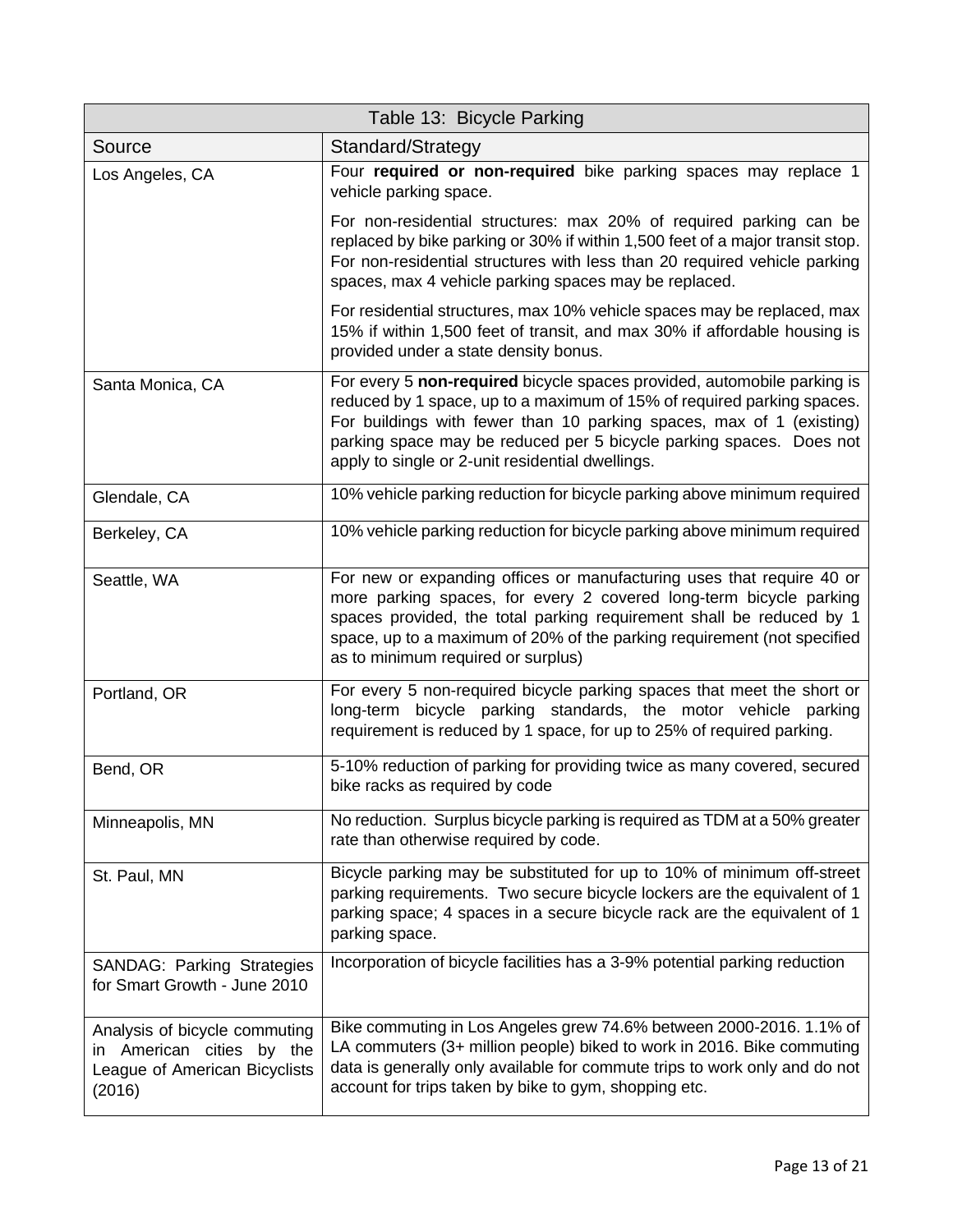| Table 14: Potential Reductions by Mobility Measure                                     |                       |  |  |  |
|----------------------------------------------------------------------------------------|-----------------------|--|--|--|
| <b>Mobility Measure</b>                                                                | Parking Reduction -   |  |  |  |
|                                                                                        | (40% max. cumulative) |  |  |  |
| On-site Carshare parking                                                               | Up to 25%             |  |  |  |
| On-site Rideshare (carpool/vanpool) designated parking and rideshare                   | Up to 15%             |  |  |  |
| matching services                                                                      |                       |  |  |  |
| On-site Ride-hail (e.g. Uber, Lyft) parking                                            | Up to 30%             |  |  |  |
| Located within 1,000 feet of City-sponsored Bikeshare or provide on-site               | Up to 10%             |  |  |  |
| Bikeshare (including e-cargo bikes)                                                    |                       |  |  |  |
| Provide surplus bicycle parking                                                        | Up to 15%             |  |  |  |
| 15 %<br>Unbundle parking from cost of tenant space                                     |                       |  |  |  |
| Up to 30%<br>In-lieu parking fees (recast existing language so that fees fund mobility |                       |  |  |  |
| projects instead of parking facilities)                                                |                       |  |  |  |
| Proximity to Transit: within 1/2 mile from a Transit Priority Area (TPA) or high-      | Up to 30%             |  |  |  |
| quality transit corridor                                                               |                       |  |  |  |
| Provide transit subsidies and financial incentives                                     |                       |  |  |  |
| Metro Employer Annual Pass Program                                                     | 15%                   |  |  |  |
| Bikeshare subsidy                                                                      | 5%                    |  |  |  |
| Subsidized rideshare (carpool/vanpool) vehicle                                         | 5% (car) or 10% (van) |  |  |  |
| Parking space cash-out (when parking is unbundled)                                     | 5%                    |  |  |  |
| Commuter financial incentives for non drive-alone modes                                | 15%                   |  |  |  |
| Pre-tax transportation benefits                                                        | 5%                    |  |  |  |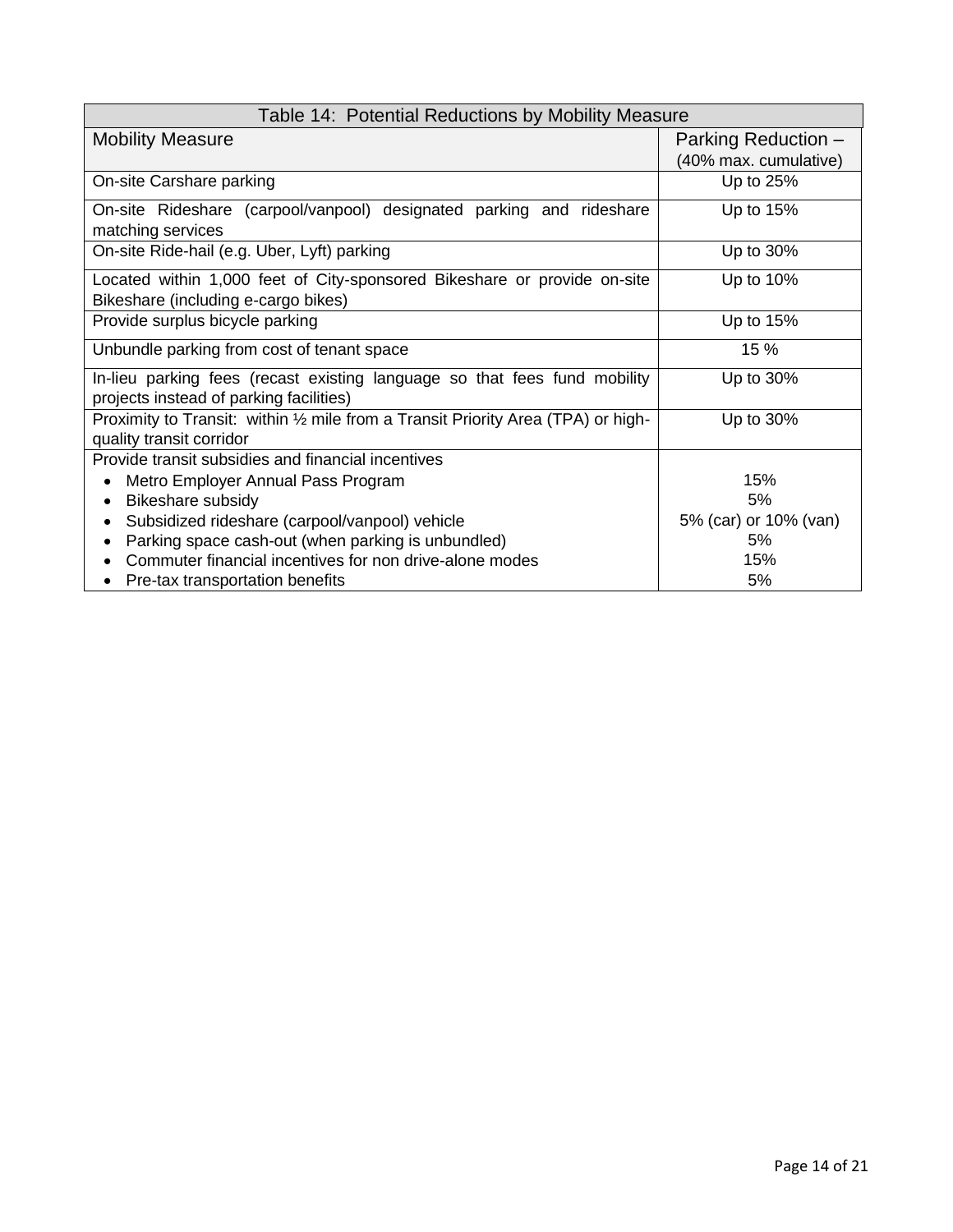| Table 15: TDM Plan                                                                                                                                                                                                                                                                              |                                                                                                                                                                                                                                                                                                                                                                                                                                                                                                                                                                                                                                                                                                               |  |  |
|-------------------------------------------------------------------------------------------------------------------------------------------------------------------------------------------------------------------------------------------------------------------------------------------------|---------------------------------------------------------------------------------------------------------------------------------------------------------------------------------------------------------------------------------------------------------------------------------------------------------------------------------------------------------------------------------------------------------------------------------------------------------------------------------------------------------------------------------------------------------------------------------------------------------------------------------------------------------------------------------------------------------------|--|--|
| Source                                                                                                                                                                                                                                                                                          | <b>Standard/Strategy for Parking Reduction</b>                                                                                                                                                                                                                                                                                                                                                                                                                                                                                                                                                                                                                                                                |  |  |
| Sacramento, CA                                                                                                                                                                                                                                                                                  | The required number of on-site vehicle parking spaces for a development site<br>or use shall be reduced by 35% if a transportation management plan permit<br>has been approved                                                                                                                                                                                                                                                                                                                                                                                                                                                                                                                                |  |  |
| San Diego, CA                                                                                                                                                                                                                                                                                   | Development proposals may, at the applicant's option, vary from the minimum<br>parking requirements of this division with the approval of a Transportation<br>Demand Management (TDM) Plan and Site Development Permit.<br>In no case shall the number of automobile parking spaces provided be less<br>than 85 percent of the minimum that would otherwise be required                                                                                                                                                                                                                                                                                                                                       |  |  |
| SANDAG:<br>Parking<br>Smart<br>Strategies<br>for<br>Growth - June 2010                                                                                                                                                                                                                          | Implementation of a TDM Program has 3-9% potential reduction in parking<br>demand                                                                                                                                                                                                                                                                                                                                                                                                                                                                                                                                                                                                                             |  |  |
| Travel<br>Demand<br>Management:<br>An<br>analysis<br>the<br>οf<br><b>TDM</b><br>effectiveness<br>of.<br>Plans in reducing traffic<br>parking<br>the<br>and<br>in.<br>Minneapolis-St.<br>Paul<br>Metropolitan Area (By<br>Mike Spack, PE, PTOE<br>& Jonah Finkelstein, EIT<br>(January 7, 2014)) | Compared to Institute of Transportation Engineers' average data rates, the<br>study found office uses that implemented TDMP Plans need 17% to 24% less<br>parking on site. These results are similar to the 11% to 21% parking reductions<br>found in 2009. The findings prove there are significant traffic and parking<br>reduction benefits associated with employers providing Travel Demand<br>Management programs. It is recommended transportation professionals use<br>this finding in two ways:<br>1. Encourage employers to implement TDM Plans<br>2. Account for reduced parking and traffic generation in Traffic Impact<br>Studies for developments that are committed to implementing TDM Plans |  |  |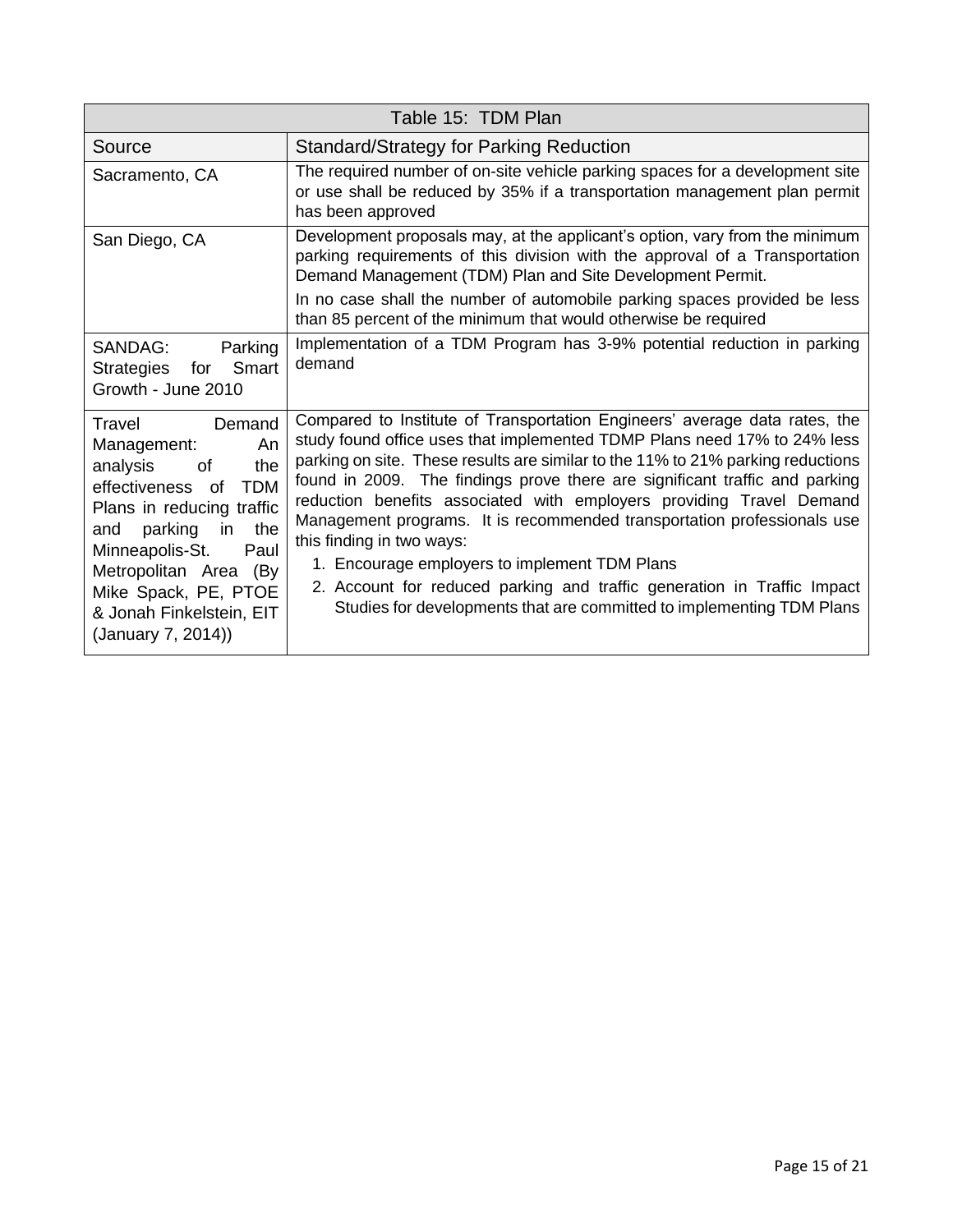|                    |                                                                             | Table 16: Thresholds and Tiers for TDM Requirements                                                                                                                                                                                                                                                                                                              |
|--------------------|-----------------------------------------------------------------------------|------------------------------------------------------------------------------------------------------------------------------------------------------------------------------------------------------------------------------------------------------------------------------------------------------------------------------------------------------------------|
| Source             | <b>Measure</b>                                                              | Thresholds / Tiers                                                                                                                                                                                                                                                                                                                                               |
| Santa Monica       | Carpool<br>and<br>Van Pool                                                  | All commercial uses where there are more than 50 parking spaces on the<br>site shall provide permanently designated car and vanpool parking<br>spaces                                                                                                                                                                                                            |
|                    | <b>TDM</b>                                                                  | Any development that will result in the construction of 7,500 square feet<br>of nonresidential floor area or more, 16 residential units or more, or<br>mixed-use projects of 16 residential units or more with any associated<br>non-residential components.                                                                                                     |
|                    |                                                                             | Any business employing 10 or more employees                                                                                                                                                                                                                                                                                                                      |
| Glendale           | Transportation<br>Demand<br>and<br><b>Trip Reduction</b><br><b>Measures</b> | Three tiers<br>Tier 1: 25,000 sq. ft. nonresidential development or<br>All new residential development with 100+ units, or<br>Mixed-use projects with 50+ residential units and 25,000 sq. ft or<br>more of nonresidential floor area<br>Tier 2: 50,000 sq. ft. nonresidential development<br>Tier 3: 100, 000 sq. ft. nonresidential development                |
| Hermosa<br>Beach   | Transportation<br>demand<br>and<br>trip reduction<br>measures               | Three tiers of nonresidential development<br>Tier 1: 25,000 sq. ft.<br>Tier 2: 50,000 sq. ft.<br>Tier 3: 100, 000 sq. ft.                                                                                                                                                                                                                                        |
| <b>Berkeley</b>    | <b>TDM</b>                                                                  | Applicable to specific district(s)<br>New construction with more than 25 parking spaces<br>Any new building with residential units<br>New structures or additions over 20,000 sq. ft.                                                                                                                                                                            |
| Portland, OR       | Carpool                                                                     | Carpool parking spaces required for:<br>Office, industrial, and institutional uses with more than 20 parking spaces<br>(5 spaces or 5% of parking spaces on site).                                                                                                                                                                                               |
|                    | <b>TPDM Plan</b>                                                            | Transportation and parking demand management (TPDM) plan and<br>measures are required in the commercial/mixed use and multi-dwelling<br>zones when new development includes more than 10 dwelling units, or<br>the addition of more than 10 dwelling units                                                                                                       |
| Minneapolis,<br>MN | <b>TDM Plan</b>                                                             | $50 - 249$ dwelling units<br>25,000 - 200,000 sq. ft. non-residential floor area<br>250 or more dwelling units<br>200,000+ sq. ft. of non-residential floor area<br>5,000 sq. ft. of reception/meeting floor area<br>10,000 sq. ft. of shopping center floor area<br>Any use, building, or expansion as determined by the Planning Director<br>and City Engineer |
| St. Paul, MN       | TDM Plan                                                                    | New or phased construction of 20,000 GFA or more of a nonresidential<br>use<br>25 or more new dwelling units.<br>Any development or redevelopment, including phased construction, over<br>40,000 sq. ft.                                                                                                                                                         |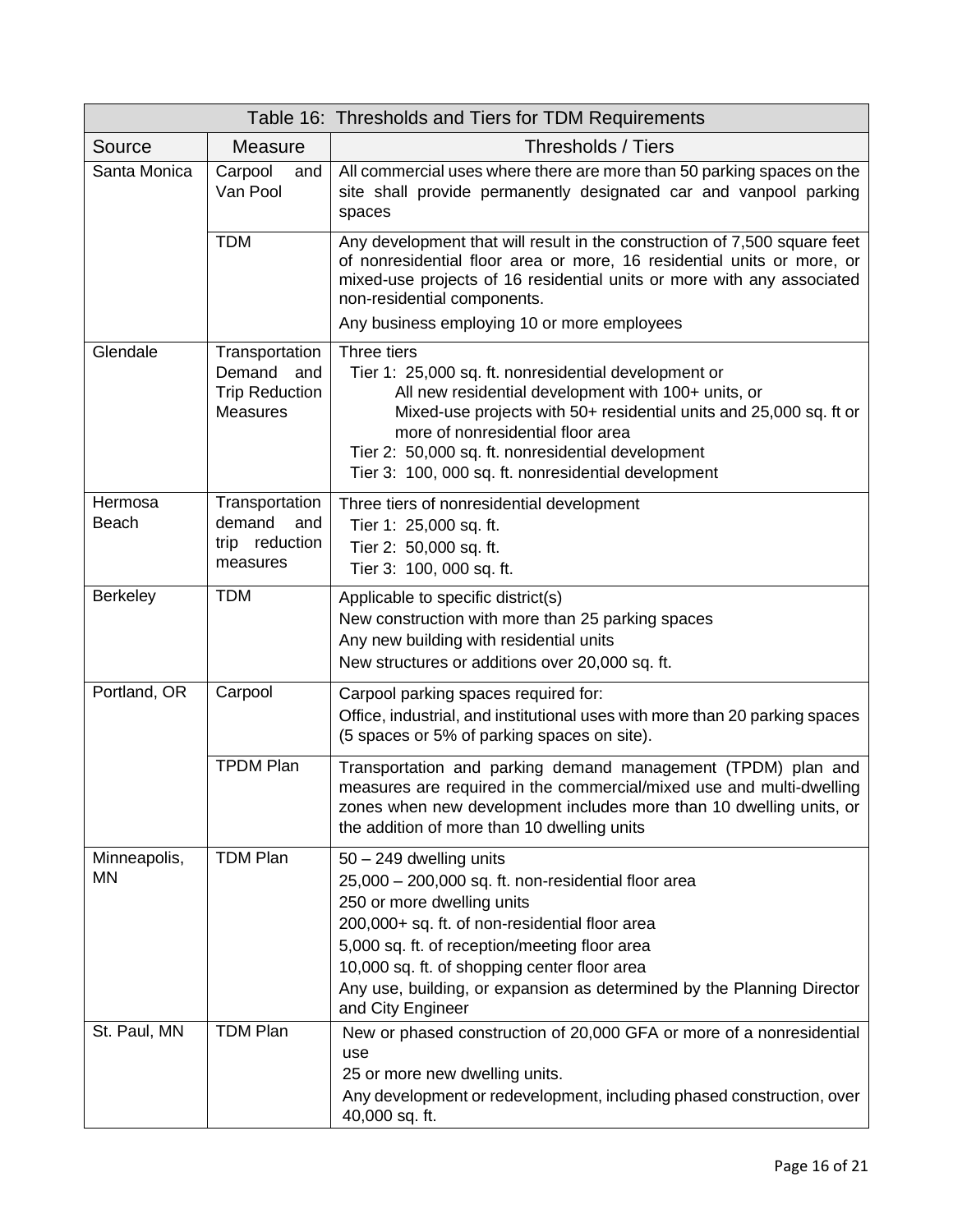| Table 16: Thresholds and Tiers for TDM Requirements |         |                                                                                                                                                                                                                                                                   |  |
|-----------------------------------------------------|---------|-------------------------------------------------------------------------------------------------------------------------------------------------------------------------------------------------------------------------------------------------------------------|--|
| Source                                              | Measure | Thresholds / Tiers                                                                                                                                                                                                                                                |  |
|                                                     |         | Any development or redevelopment providing 100 or more accessory<br>off-street parking spaces<br>Any change resulting in a parking increase of 25%, or 50% accessory<br>off-street parking spaces, whichever is less, and providing 100 or more<br>parking spaces |  |

|        | Table 17: Possible Thresholds for Projects Required to implement TDM |
|--------|----------------------------------------------------------------------|
| Tier   | <b>Threshold</b>                                                     |
| Tier 1 | 15,000 sq. ft. to 30,000 sq. ft. of non-residential floor area, or   |
|        | Mixed-use with greater than 10 dwelling units                        |
| Tier 2 | Greater than 30,000 sq. ft. up to 60,000 sq. ft., or                 |
|        | Mixed-use with greater than 11 to 65 dwelling units                  |
| Tier 3 | Greater than 60,000 sq. ft., or                                      |
|        | Mixed-use with greater than 65 dwelling units                        |

Note: The current threshold for Title 7 - Transportation Demand and Trip Reduction Measures are 25,00 sq. ft., 50,000 sq. ft., and 100,000 sq. ft. In addition, current thresholds for site plan review are 5,000 sq. ft. (administrative), 15,000 sq. ft., and 10 or more dwelling units; the threshold being considered under streamlining discussion is 10 dwelling units. The California Environmental Quality Act (CEQA) uses 6 dwelling units and 10,000 sq. ft. as thresholds for some of the basic categorical exemptions.

| Table 18: City Projects with TDM Measures Required as Conditions of Approval |                    |                               |               |                |                |                         |                           |                                          |
|------------------------------------------------------------------------------|--------------------|-------------------------------|---------------|----------------|----------------|-------------------------|---------------------------|------------------------------------------|
|                                                                              | <b>TDM</b><br>Plan | <b>TAP</b><br>Card<br>Subsidy | Car-<br>Share | Bike-<br>Share | Ride-<br>share | <b>Mobility</b><br>Fund | Ridehail                  | Comply<br>with<br><b>CCMC</b><br>Title 7 |
| 8777 Washington<br>(Apple Offices)                                           | X                  | X                             |               | X              | X              | X                       |                           | X                                        |
| 8888 Washington                                                              |                    | X                             |               | X              |                | X                       | X                         |                                          |
| 8801-8809<br>Washington Blvd. (Ivy<br>Station)                               | X                  | X                             |               |                | X              |                         | $\boldsymbol{\mathsf{x}}$ | X                                        |
| 6161 Centinela<br>(Entrada)                                                  | X                  |                               |               |                |                |                         |                           |                                          |
| 12337 Washington Bl<br>(Culver Public Market)                                |                    | X                             |               |                |                |                         |                           |                                          |
| 9336 Washington Blvd<br>(Culver Studios)                                     | $\mathsf{x}$       | X                             |               | X              | X              | X                       | X                         | X                                        |
| 3939 Landmark (Park<br>Century School)                                       |                    | X                             |               |                | X              | X                       |                           | X                                        |
| 3727 Robertson<br>(Mixed-Use Project)                                        |                    | X                             | X             |                |                |                         | X                         | X                                        |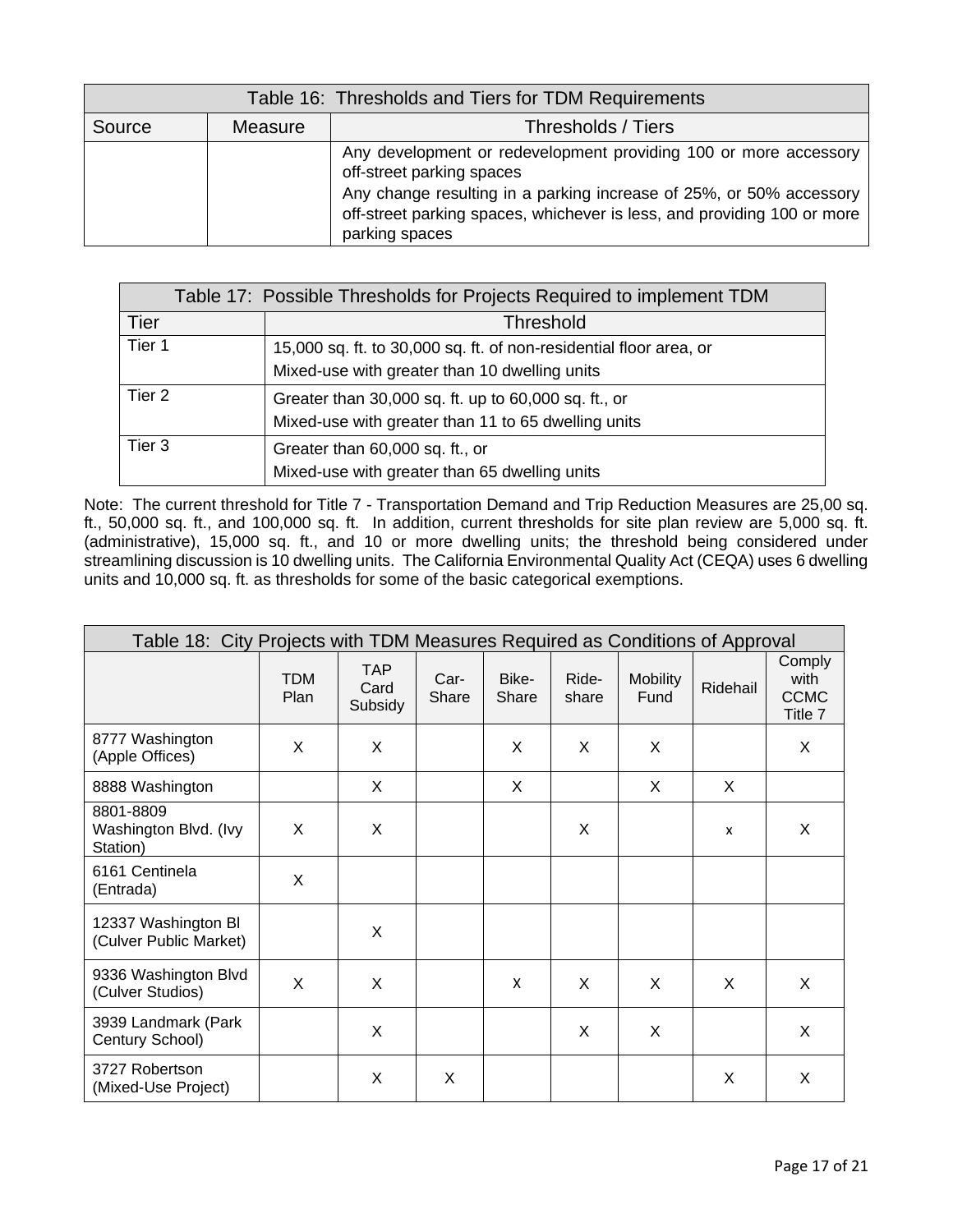| Table 19: Potential TDM Menu                            |
|---------------------------------------------------------|
| <b>TDM Category/Measure</b>                             |
| <b>Multi-modal Infrastructure</b>                       |
| Rideshare preferential parking                          |
| Carshare parking                                        |
| <b>Bikeshare on-site</b>                                |
| <b>Travel Subsidies and Financial Incentives</b>        |
| Metro Employer Annual Pass Program                      |
| Bikeshare subsidy                                       |
| Parking space cash-out program                          |
| Commuter financial incentives for non-drive-alone modes |
| Subsidized carpool/vanpool vehicles                     |
| <b>Automobile Trip Consolidation</b>                    |
| Rideshare matching programs                             |
| <b>Shuttle Services</b>                                 |
| Guaranteed Ride Home Program                            |
| <b>Scheduling</b>                                       |
| Staggered Shifts / Flexible Work Hours                  |
| <b>Compressed Work Week</b>                             |
| <b>Remote Work</b>                                      |
| <b>Promotion</b>                                        |
| Site-wide TDM Program Coordinator                       |
| On-site services and amenities                          |
| Marketing/outreach                                      |
| <b>Other (Optional)</b>                                 |
| <b>Parking Pricing</b>                                  |
| <b>Mobility Fee</b>                                     |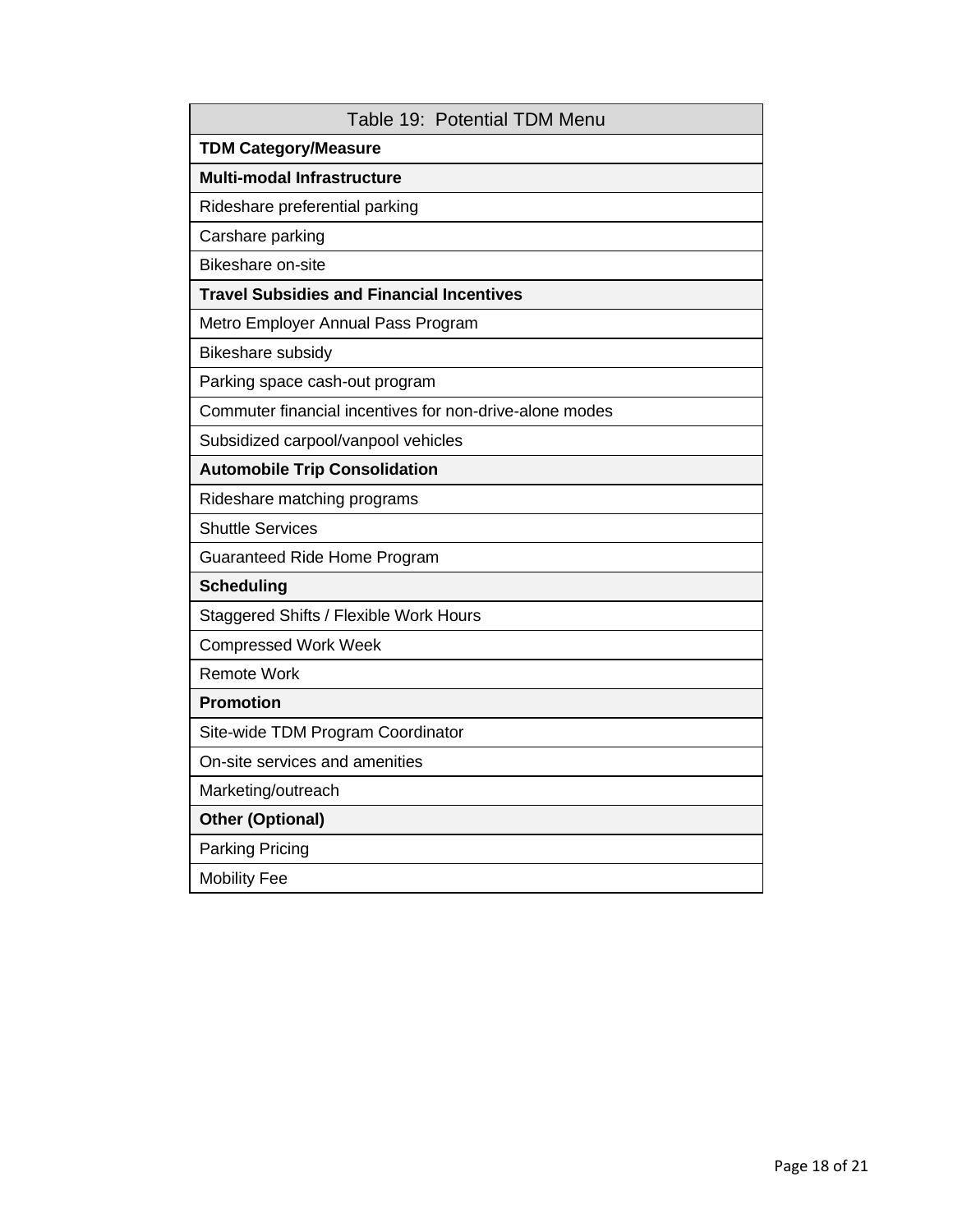|                    | Table 20: Parking credits for change of use                                                                                                                                                                                                                    |
|--------------------|----------------------------------------------------------------------------------------------------------------------------------------------------------------------------------------------------------------------------------------------------------------|
| Source             | Standard/Strategy                                                                                                                                                                                                                                              |
| Santa Monica, CA   | No additional parking required if the change of use creates 3 or fewer<br>required parking spaces.                                                                                                                                                             |
| West Hollywood, CA | No additional parking required if the change of use is from a non-residential<br>use to another non-residential use, or if the structure or tenant space is less<br>than 6,000 sf.                                                                             |
| Pasadena, CA       | A change of use shall provide the minimum required number of parking<br>spaces required for the new use.                                                                                                                                                       |
| Seattle, WA        | A change of use shall provide the minimum required number of parking<br>spaces required for the new use, except that up to 20 required parking<br>spaces are waived for new non-residential uses in existing structures in<br>commercial and industrial zones. |
| Hermosa Beach, CA  | No additional parking is required for a change of use, except for late night<br>alcohol establishments                                                                                                                                                         |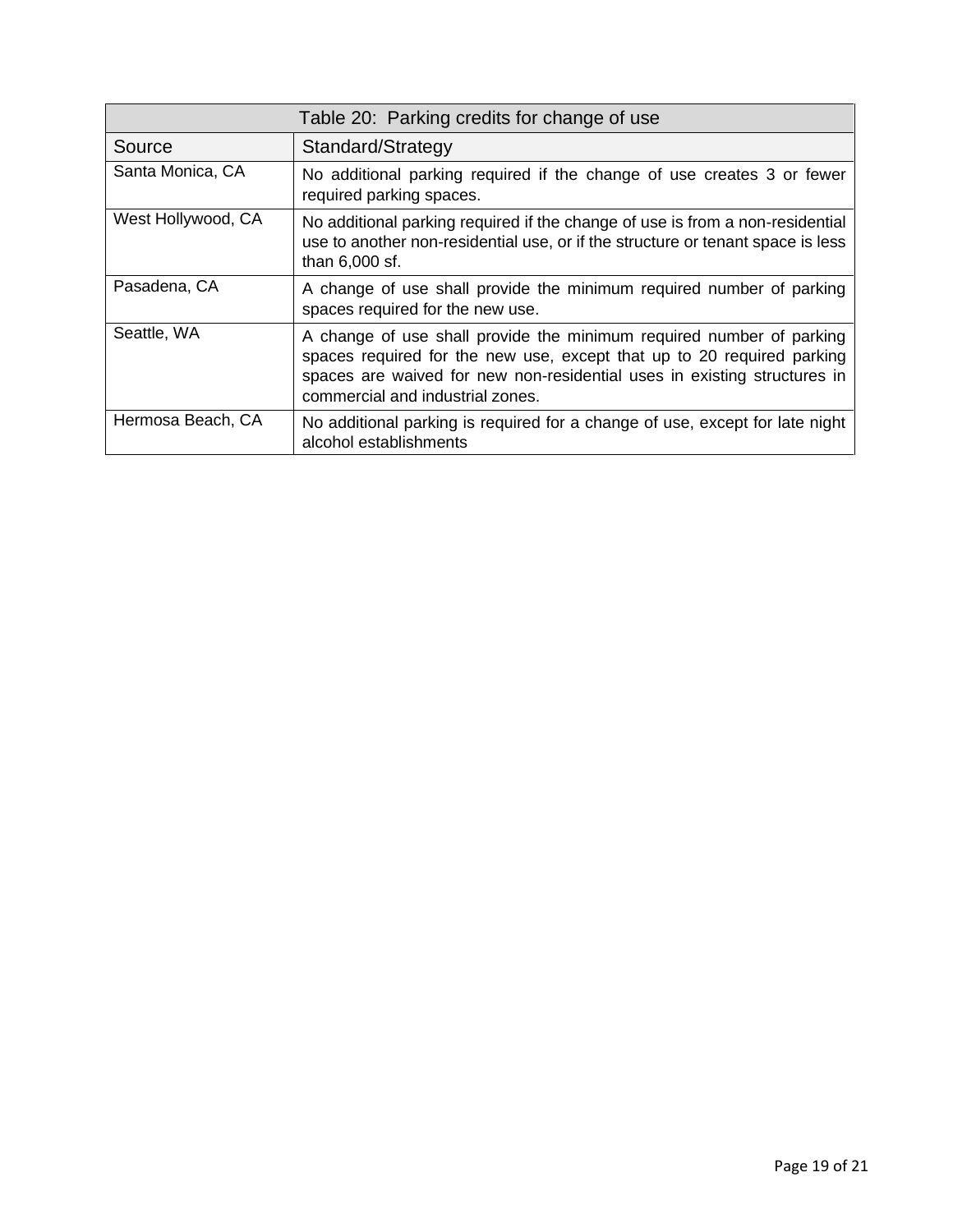## Table 21: City of LA TOC Guidelines – Parking Standards Summary

a. Residential Minimum Parking Requirements.

i. Tiers 1-3 - Required automobile parking for all residential units in an Eligible Housing Development (not just the restricted affordable units), inclusive of disabled and required guest parking, where applicable, shall be as follows:

- 1. For an Eligible Housing Development, required parking for all residential units shall not exceed 0.5 spaces per bedroom
- 2. For an Eligible Housing Development that consists of 100% On-Site Restricted Affordable units, exclusive of a manager's unit or units, there shall be no required parking for all residential units in the Eligible Housing Development
- 3. Tier 2 Regardless of the number of bedrooms in each unit, parking for all residential units in an Eligible Housing Development shall not be required to exceed 1 space per unit
- 4. Tier 3 Required parking for all residential units in an Eligible Housing Development shall not exceed 0.5 spaces per unit
- ii. Tier 4 No required parking for residential units in an Eligible Housing Development.
- b. Rounding. If the total number of parking spaces required for a development is other than a whole number, the number shall be rounded up to the next whole number.
- c. Unbundling. Required parking may be sold or rented separately from the units, except for all Restricted Affordable Units which shall include any required parking in the base rent or sales price, as verified by HCIDLA.
- d. Bicycle Parking. The bicycle parking requirements in LAMC 12.21 A.16 apply. The additional options to further reduce automobile parking through bicycle parking replacement in LAMC 12.21 A.4 do not apply to TOC projects.
- e. Nonresidential Parking. A mixed-use project may reduce the nonresidential automobile parking requirement for any ground-floor nonresidential use as follows:
	- i. Tier 1 Up to a 10% reduction in the nonresidential parking requirement
	- ii. Tier  $2 Up$  to a 20% reduction in the nonresidential parking requirement
	- iii. Tier  $3 Up$  to a 30% reduction in the nonresidential parking requirement
	- iv. Tier  $4 Up$  to a 40% reduction in the nonresidential parking requirement
- f. Consistency. Parking reductions offered for Eligible Housing Developments shall always be consistent or greater than those in California Government Code Section 65915(p)